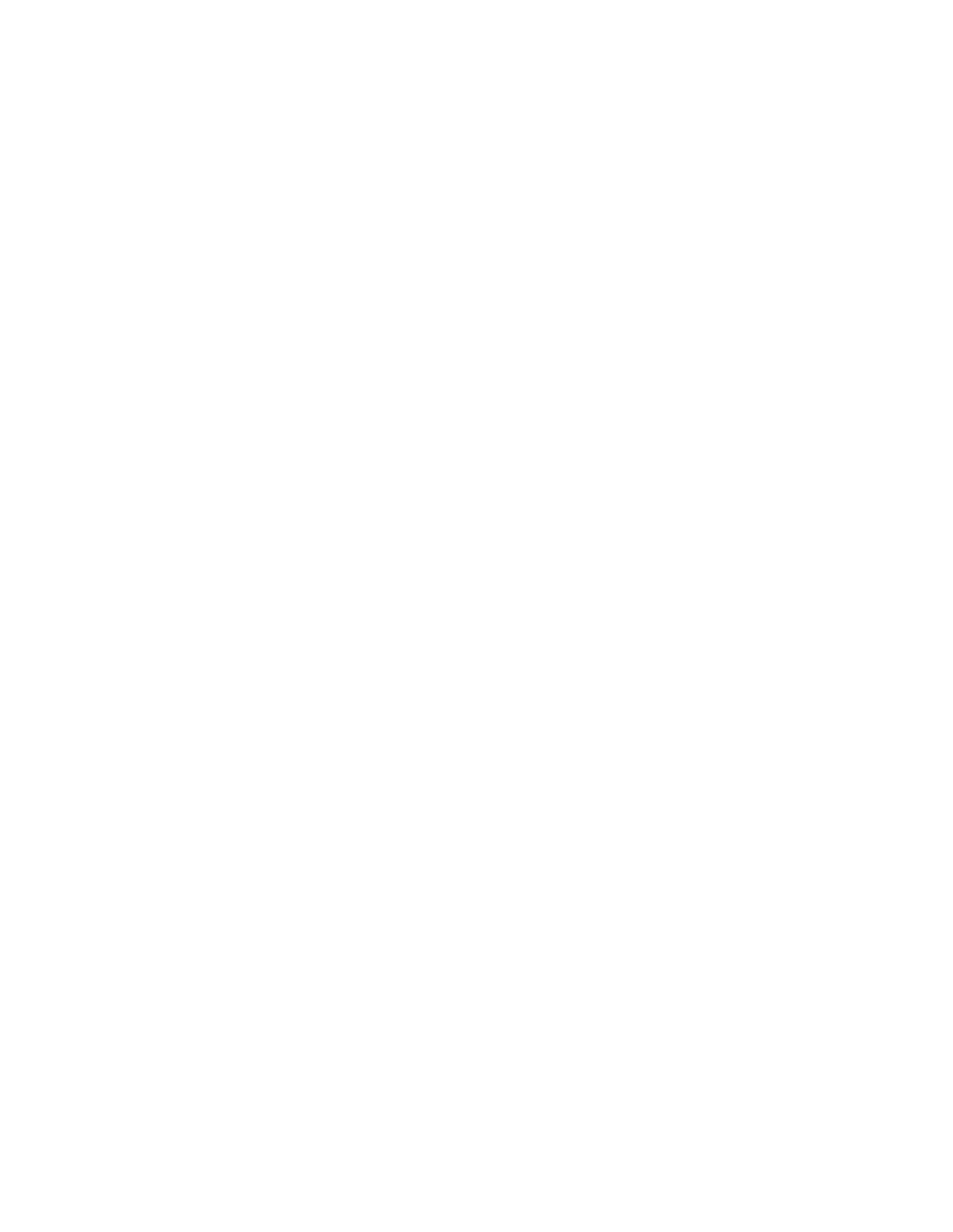## Contents:

| 1              | <b>What is PageBot?</b>                                                                  | 1                                                  |
|----------------|------------------------------------------------------------------------------------------|----------------------------------------------------|
| $\mathbf{2}$   | <b>Installation</b><br>2.1<br>2.2<br>2.3                                                 | 3<br>3<br>3<br>3                                   |
| $\mathbf{3}$   | <b>Usage</b>                                                                             | 5                                                  |
| 4              | <b>Issue Tracking</b>                                                                    | 7                                                  |
| 5              | <b>External Links</b>                                                                    | 9                                                  |
| 6              | <b>Related</b>                                                                           | 11                                                 |
| $\overline{7}$ | <b>Feature Description</b><br>7.1<br>7.2<br>7.3<br>7.4                                   | 13<br>13<br>14<br>14<br>14                         |
| 8              | <b>Licencing</b>                                                                         | 17                                                 |
| 9              | <b>Getting started</b><br>9.1<br>Hello World<br>9.2<br>9.3<br>9.4                        | 19<br>19<br>20<br>20<br>20                         |
|                | 10 pagebot<br>10.1<br>10.1.1<br>10.1.1.1<br>10.1.1.2<br>10.1.1.3<br>10.1.1.4<br>10.1.1.5 | 21<br>21<br>21<br>21<br>21<br>22<br>23<br>27<br>32 |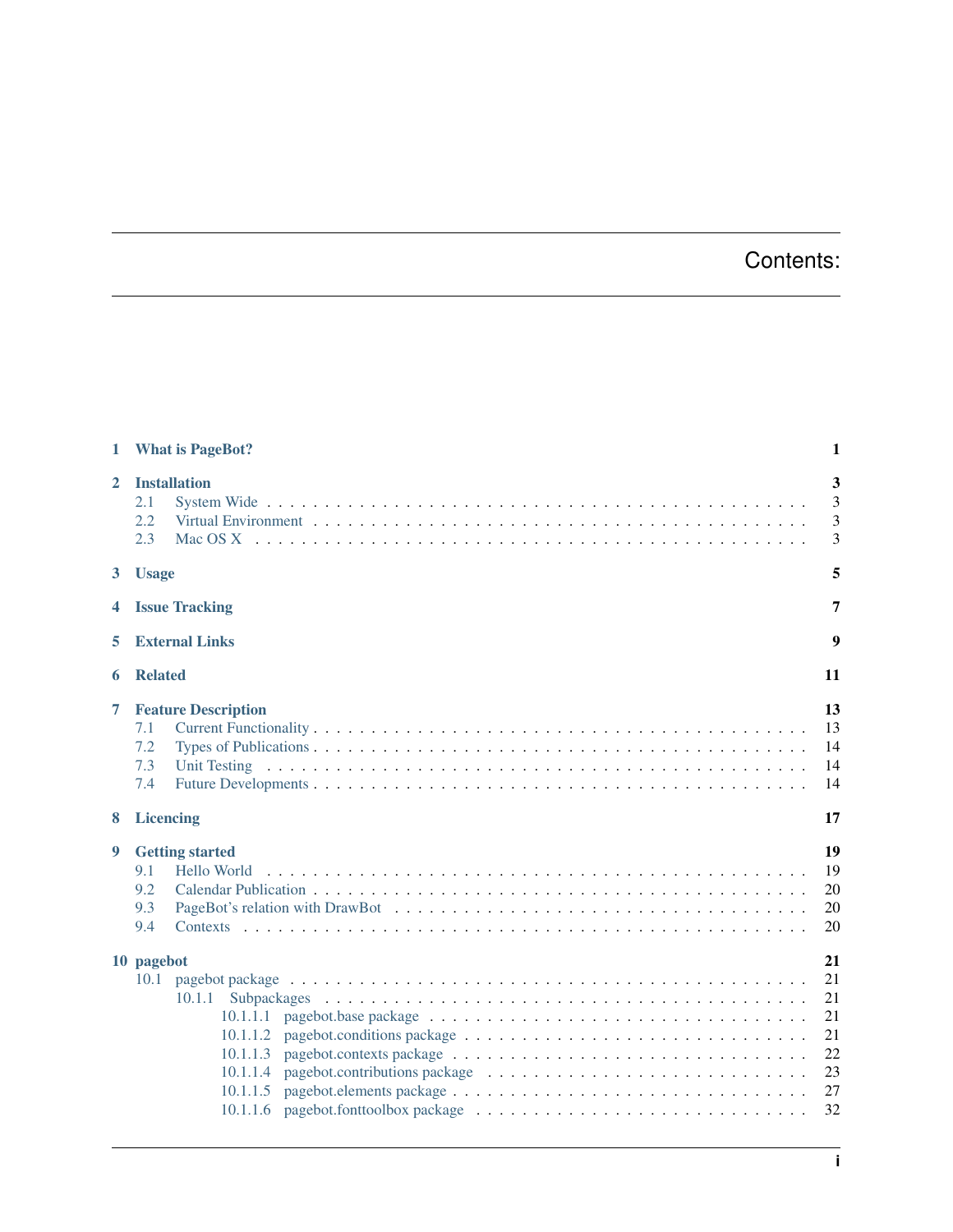| 10.1.1.7                                                                                                  | 34 |
|-----------------------------------------------------------------------------------------------------------|----|
|                                                                                                           | 34 |
|                                                                                                           | 34 |
|                                                                                                           | 36 |
|                                                                                                           | 36 |
|                                                                                                           | 37 |
| $10.1.1.13$ pagebot.web package $\dots \dots \dots \dots \dots \dots \dots \dots \dots \dots \dots \dots$ | 38 |
| 10.1.2                                                                                                    | 38 |
| 10.1.3                                                                                                    | 38 |
| 10.1.4                                                                                                    | 38 |
| 10.1.5                                                                                                    | 38 |
| 10.1.6                                                                                                    | 38 |
| 10.1.7                                                                                                    | 38 |
| 10.1.8                                                                                                    | 38 |
| 10.1.9                                                                                                    | 38 |
|                                                                                                           | 38 |
|                                                                                                           | 38 |
|                                                                                                           |    |

#### [11 Indices and tables](#page-42-0) 39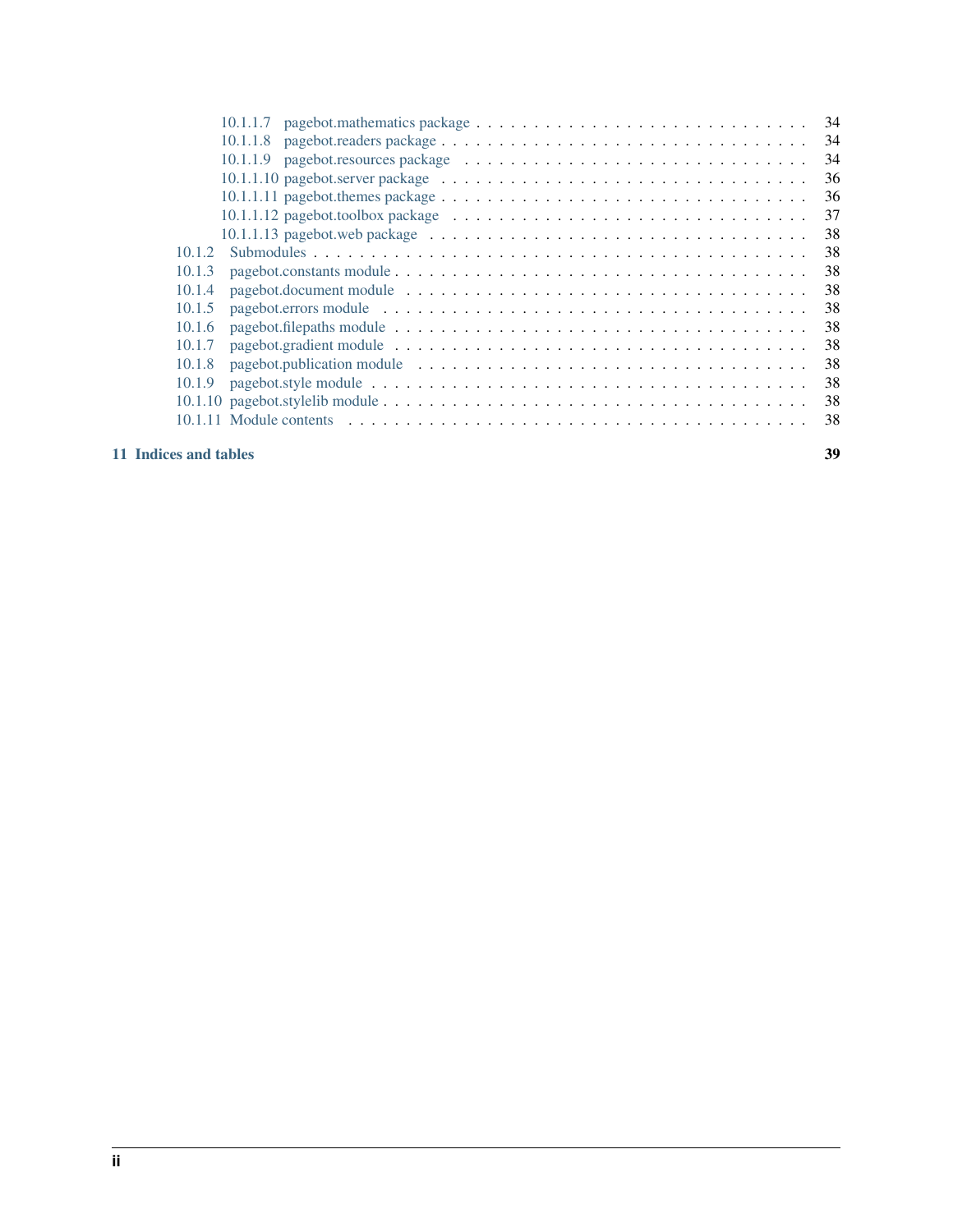## CHAPTER<sup>1</sup>

#### What is PageBot?

<span id="page-4-0"></span>PageBot® is a scriptable page layout, vector graphics and typography environment that enables designers to create high quality documents in various print-ready and web-based formats. It is available as a Python library with multiplatform support based on [Flat](http://xxyxyz.org/flat) and as a Mac OS X extension that uses [DrawBot.](http://www.drawbot.com)

PageBot consists of three abstraction levels:

- Builders, the libraries and formats PageBot usesto generate the final result, for example DrawBot, Flat and markup languages.
- Contexts that provide a fixed API for the builders.
- Documents, Views and Elements, our format independent classes.

The official PageBot documentation can be found at [pagebot.io.](http://pagebot.io)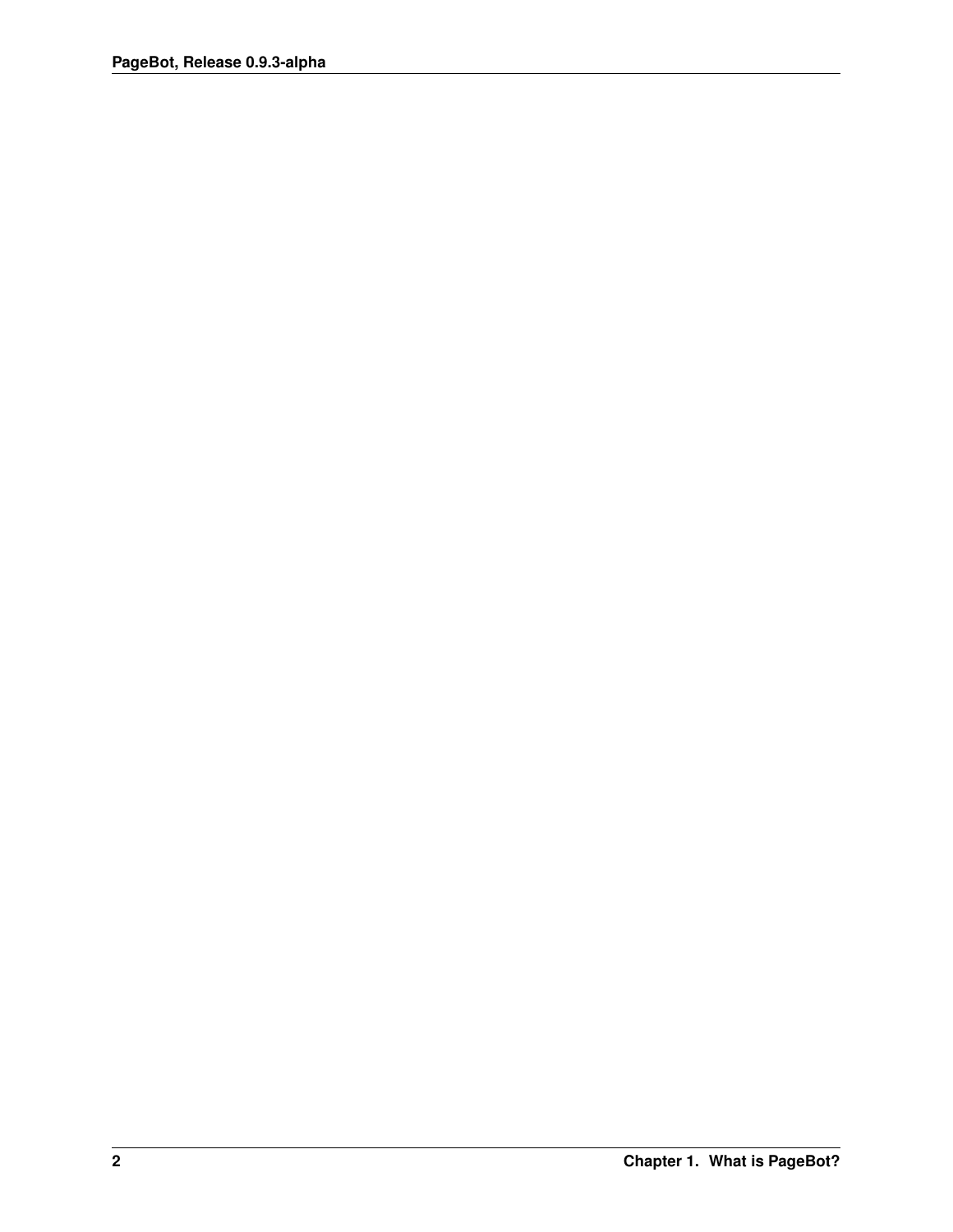#### Installation

<span id="page-6-0"></span>Pagebot runs on Python 3. We recommend updating to version 3.7 / 3.8.

#### <span id="page-6-1"></span>**2.1 System Wide**

Cross platform installation:

pip install pagebot

Upgrade to the latest if already installed:

pip install pagebot --upgrade

#### <span id="page-6-2"></span>**2.2 Virtual Environment**

To setup pagebot and its requirements in a virtual environment:

```
pip install virtualenv
mkdir ~/virtualenvironment
virtualenv ~/virtualenvironment/pagebot
cd ~/virtualenvironment/pagebot/bin
source activate
pip install pagebot
```
### <span id="page-6-3"></span>**2.3 Mac OS X**

pip install pagebotosx

See also [github.com/PageBot/PageBotOSX.](https://github.com/PageBot/PageBotOSX)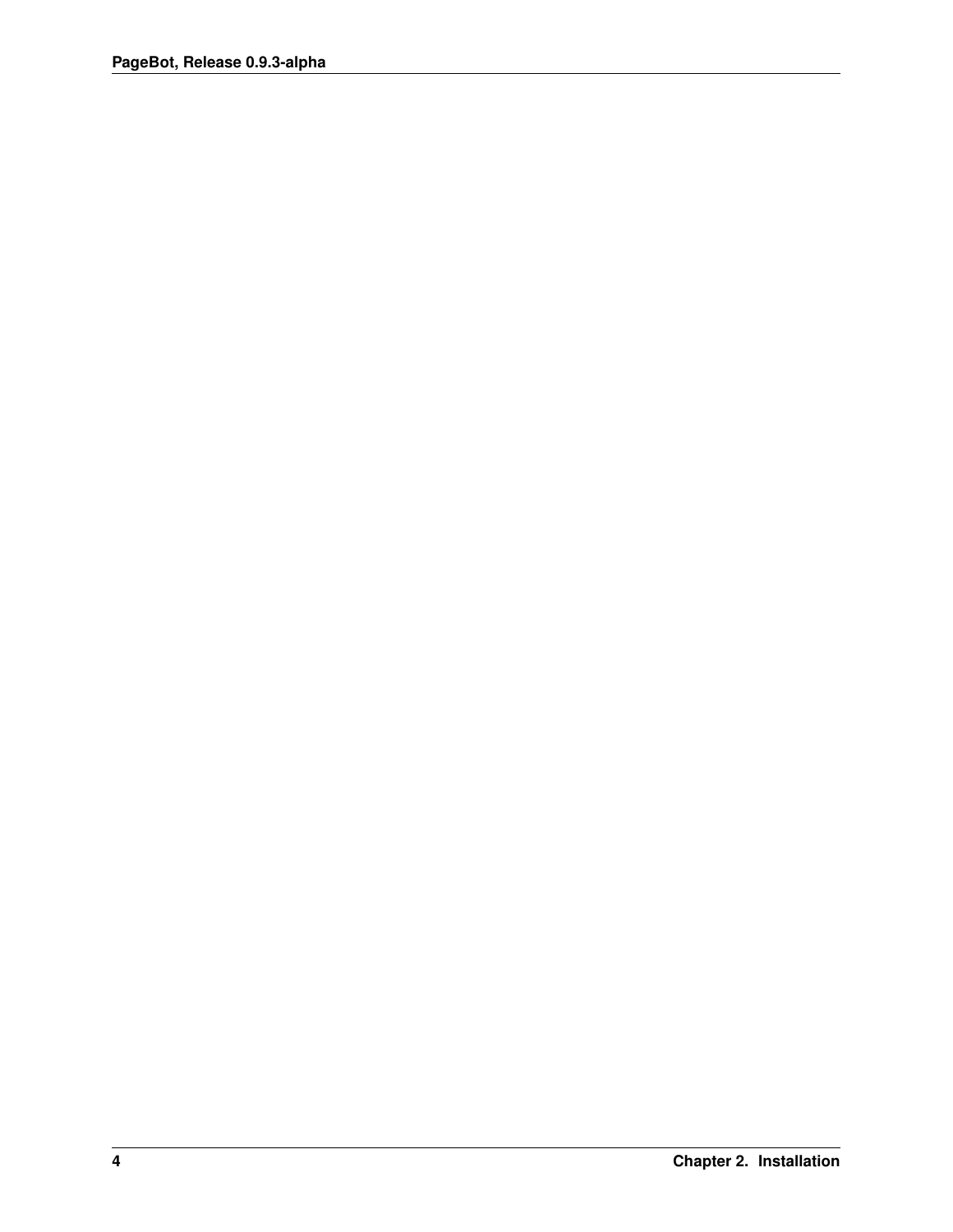#### Usage

```
from pagebot.document import Document
from pagebot.elements import newRect
from pagebot.conditions import Center2Center, Middle2Middle
from pagebot.toolbox.units import pt
from pagebot.toolbox.color import color
W, H = pt(500, 400)
doc = Document(w=W, h=H, autoPages=1)
page = doc[1]# Create a new rectangle element with position conditions
newRect(parent=page, fill=color('red'), size=pt(240, 140),
   # Show measure lines on the element.
   showDimensions=True,
   conditions=[Center2Center(), Middle2Middle()])
# Make the page apply all conditions.
page.solve()
# Export the document page as png, so it shows as web image.
doc.export('_export/RedSquare.png')
```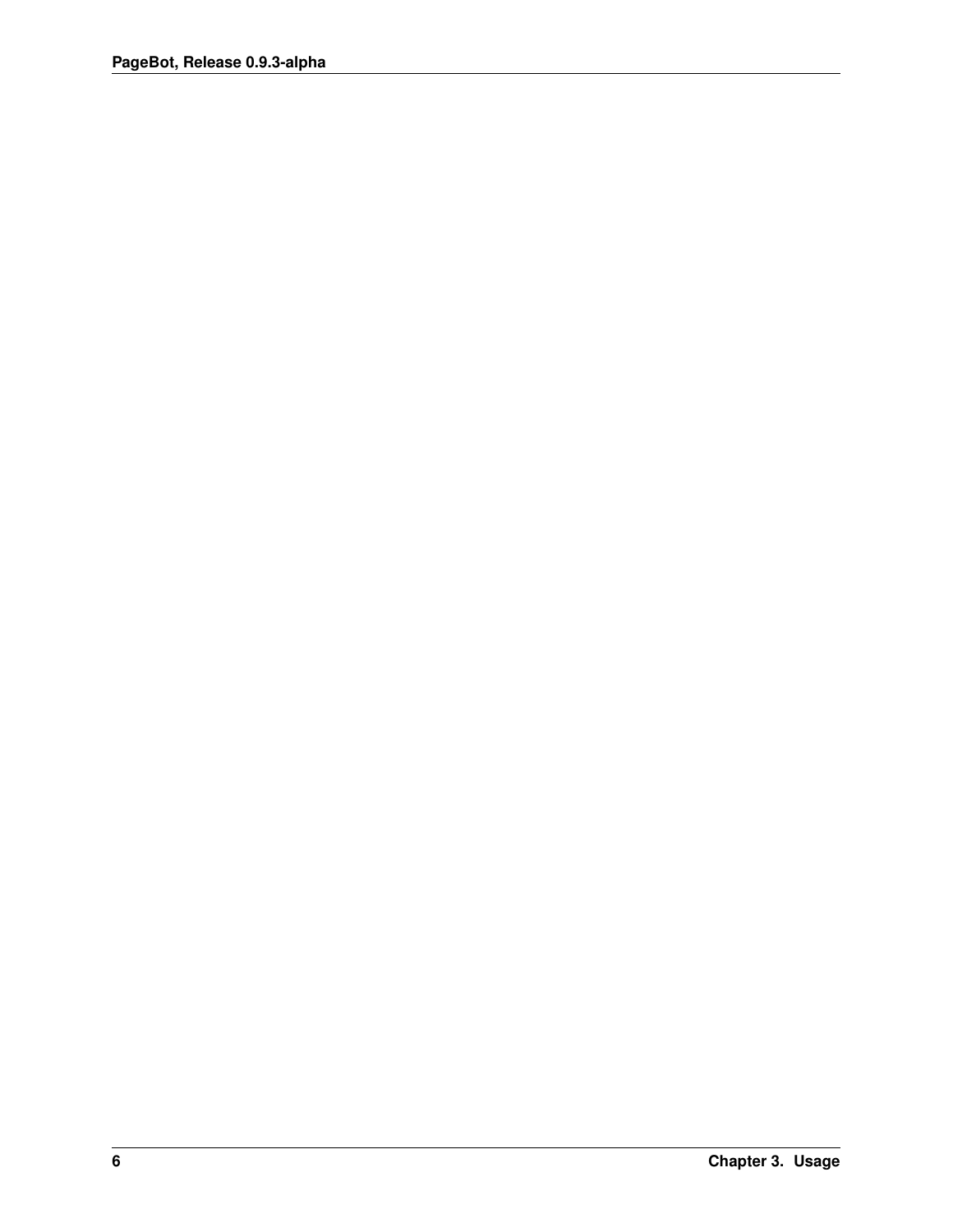Issue Tracking

<span id="page-10-0"></span>Bugs, enhancements and requested features can be added to the GitHub issue tracker:

- [issues](https://github.com/PageBot/PageBot/issues)
- [projects](https://github.com/PageBot/PageBot/projects)
- [milestones](https://github.com/PageBot/PageBot/milestones)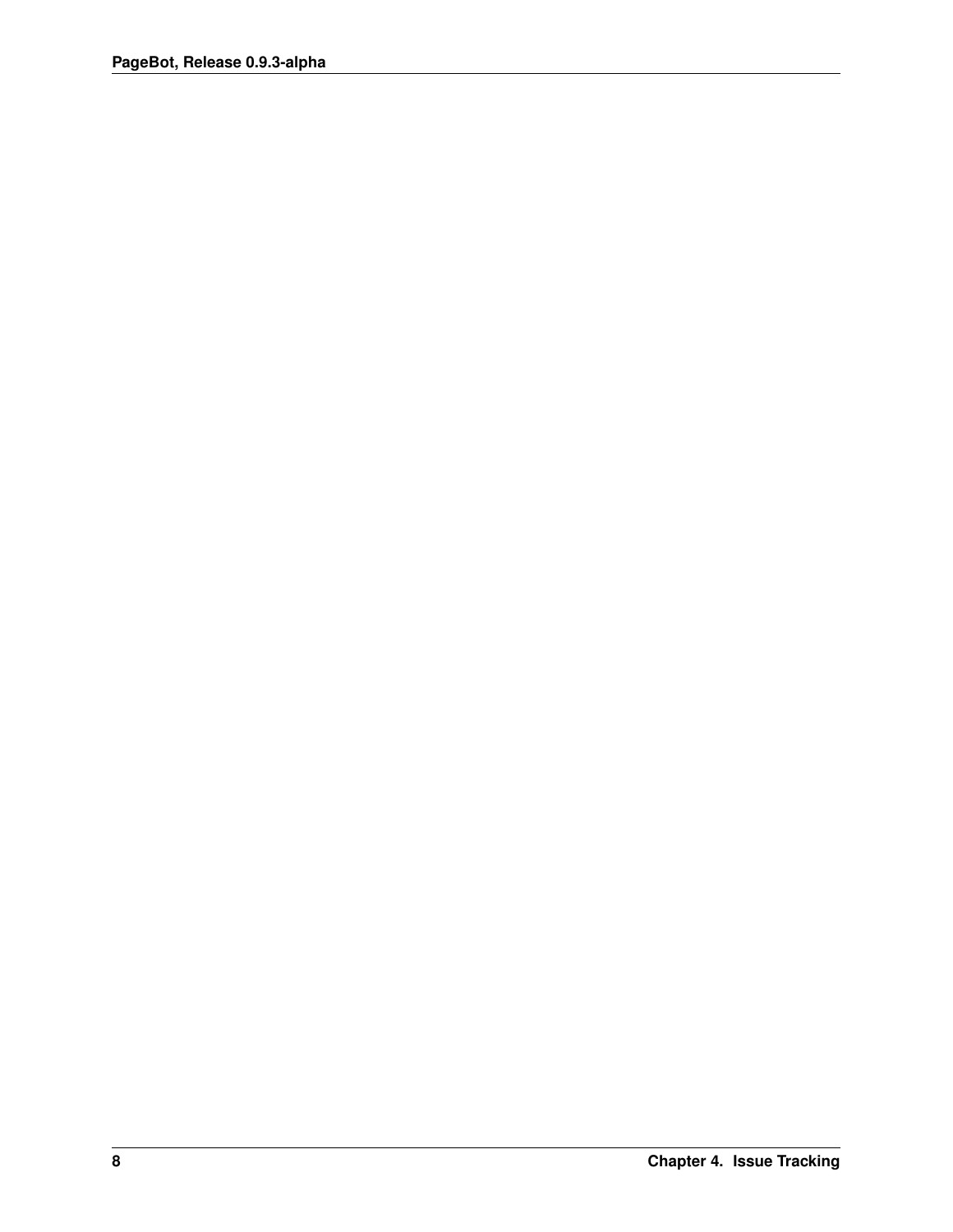## External Links

- <span id="page-12-0"></span>• Download: [PyPi](https://pypi.org/project/pagebot/)
- Source: [GitHub](https://github.com/PageBot/PageBot)
- Documentation: [ReadTheDocs](https://pagebot.readthedocs.io/en/latest/)
- Examples repository: [PageBotExamples](https://github.com/PageBot/PageBotExamples)
- Continuous integration: [Travis](https://travis-ci.org/PageBot/PageBot)
- Code coverage: [Codecov](https://codecov.io/gh/PageBot/PageBot)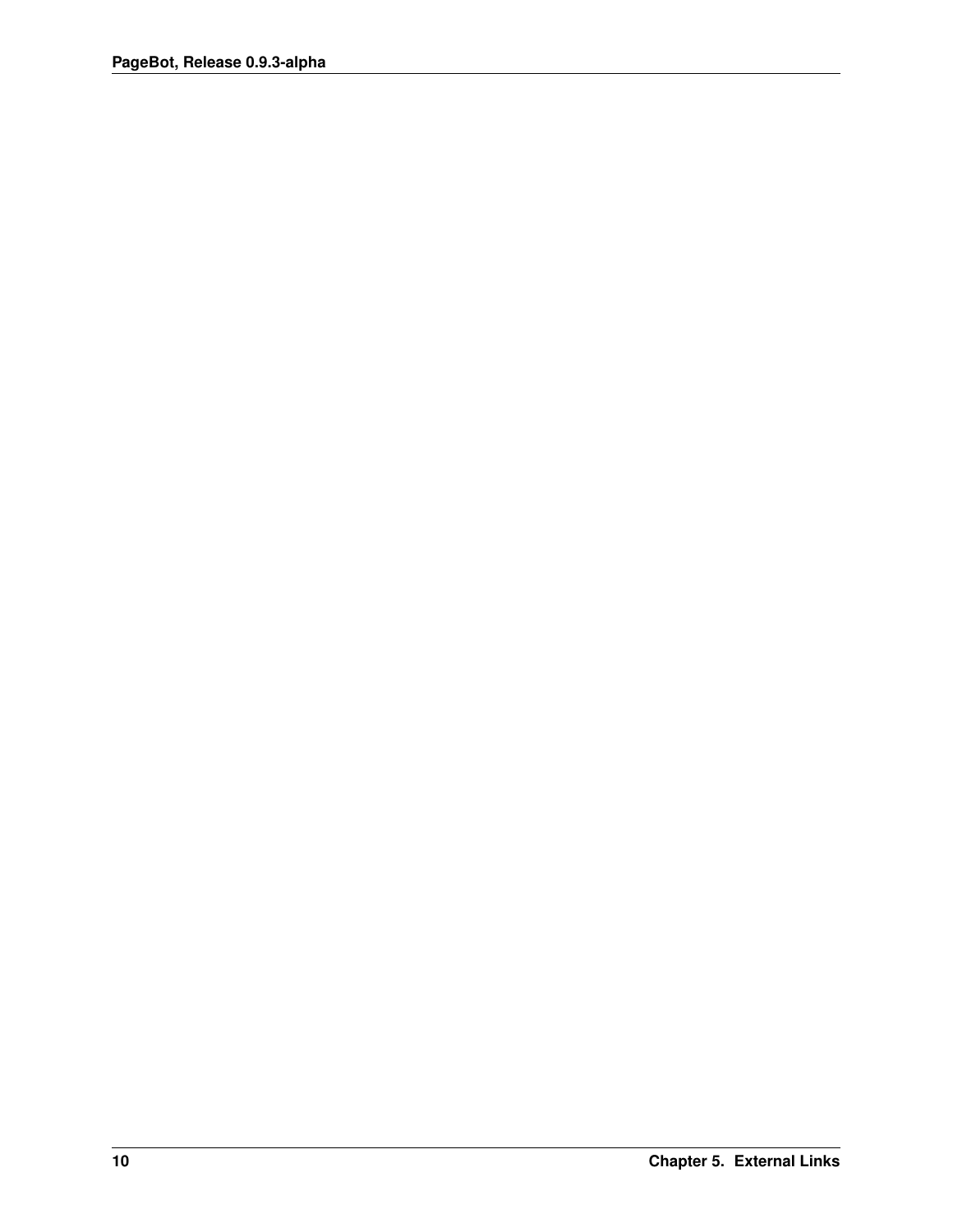## Related

- <span id="page-14-0"></span>• PageBot generated website: [designdesign.space.](http://designdesign.space) It also includes entry points for studies and workshops on how to work with PageBot.
- The TYPETR Upgrade website [upgrade.typenetwork.com](https://upgrade.typenetwork.com) is an example where the HTML/CSS code and all illustrations are generated by PageBot scripts.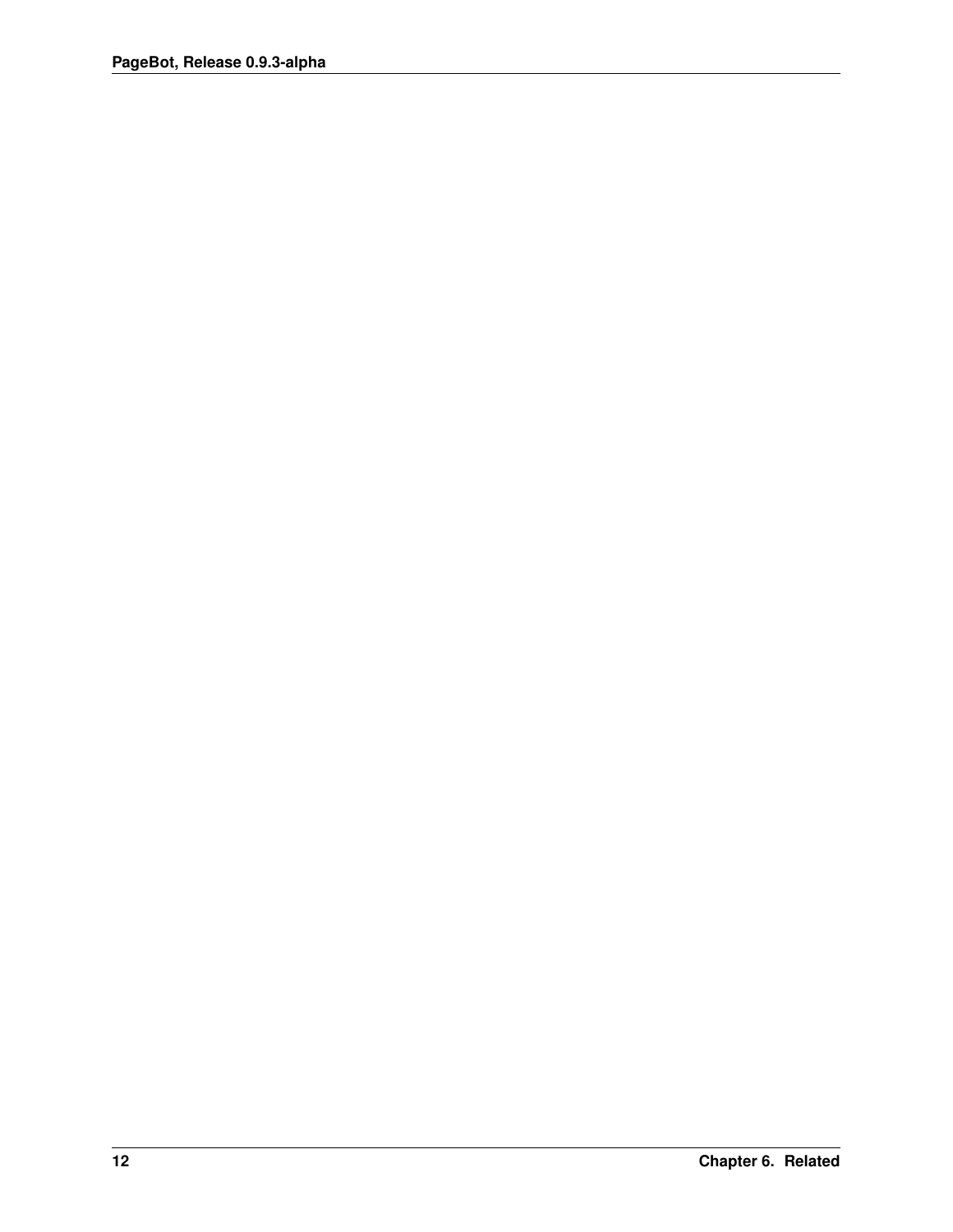#### Feature Description

#### <span id="page-16-1"></span><span id="page-16-0"></span>**7.1 Current Functionality**

Current features include:

- Various types of Element objects can be placed on a page or inside other Element objects.
- Grids can be defined through style measurements and views.
- Page templates (or templates for any other element combination) can be defined and applied.
- Automatic layout conditions for elements, for example even distribution across or floating down parent elements.
- Specialized views on a Document, such as plain pages, spreads and other layout of page groups, optional with crop-marks, registration-mark, color-strips, file name, etc. The result of all views can be placed on pages as illustration.
- Graphics using all Drawbot drawing tools.
- All image filtering supplied by Drawbot ImageObject.
- Cascading styles, where Element values inherit from parent Elements, similar to CSS behavior.
- Text flows are using the macOS FormattedString for all typographic parameters.
- Random Text generator for headlines and articles.
- Read text from MarkDown and XML (.MD .XML)
- Support large amount of text processing functions:
	- centered, left, right and justified
	- Text to fit a box and elastic box to fit text
	- Tabular setting
	- Text Flow from one element to another.
	- Variable Font UI access and instance creation based on fontTools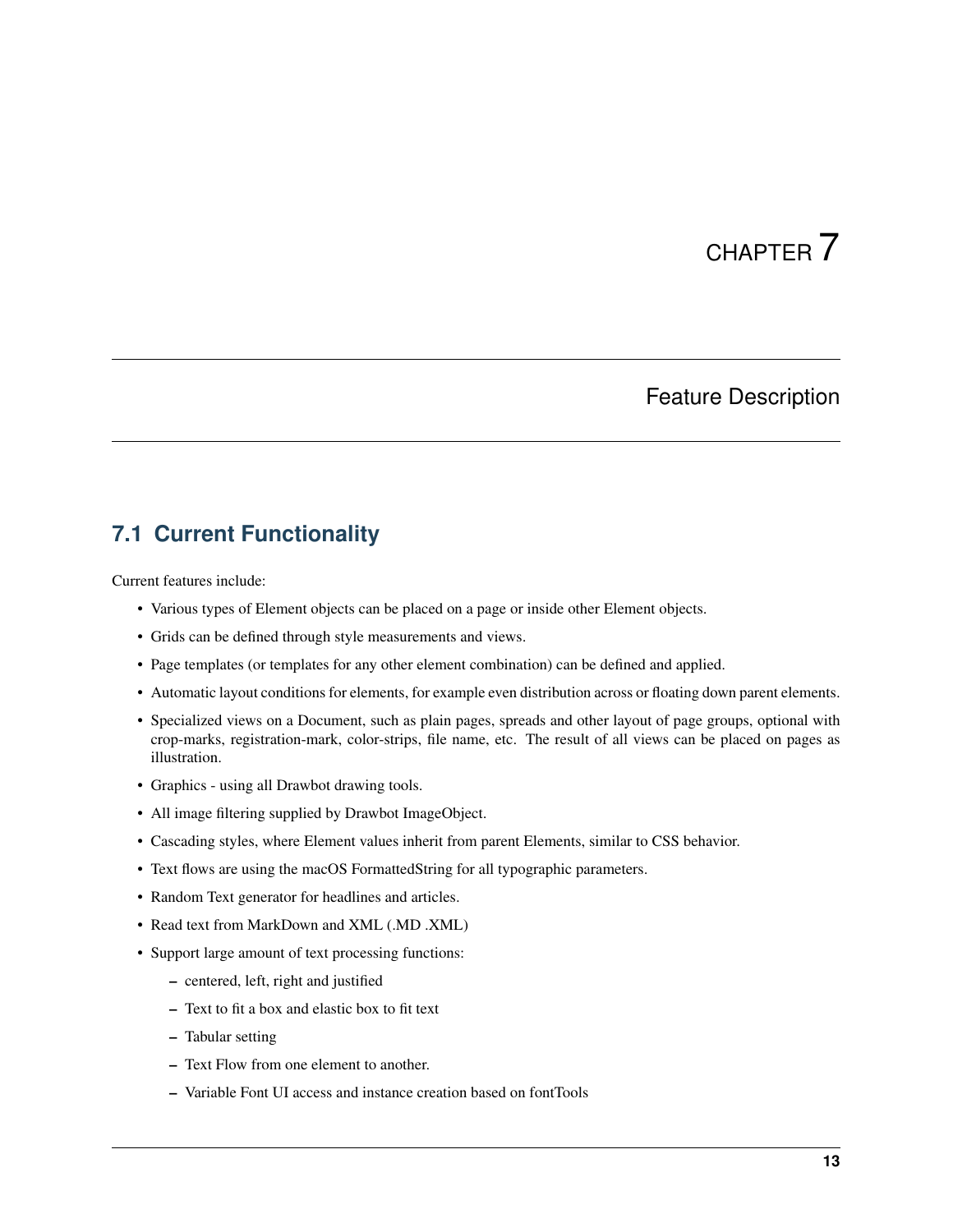- Access to font metrics.
- Outline Font access modification.
- Space, groups and kerning access and modifcation.
- OT layout and feature access and modification.
- 3D Positioning of points, for future usage.
- Motion Graphics, export as animated .gif and .mov files, keyframing timeline,
- Export to PDF, PNG, JPG, SVG, (animated) GIF, MOV, XML, through programmable views.
- Build web sites, pre-compiling all images used into the formats that can be displayed by browsers (.PNG .JPG .SVG)
- Automatic table of contents, image references, quote references, etc. from composed documents.

#### <span id="page-17-0"></span>**7.2 Types of Publications**

- PageBot stationary and publications as scripted templates
- Specimens for TN library
- Recreation of legacy type specimens as PageBot templates
- Magazines
- Newspapers
- Newsletters
- Books
- Parametric corporate identities including their styleguides, stationary and business card templates.
- Parametric advertizements (connecting to existing ad-systems)
- Online documents, such as single page websites
- Wayfindng templates for signs and maps
- T-Shirt templates
- Templates with embedded information for graphic- and typographic education.

#### <span id="page-17-1"></span>**7.3 Unit Testing**

PageBot uses Python's native doctest library to perform unit tests:

• <https://docs.python.org/2/library/doctest.html>

Note: doctest can be run in Sublime with cmd-B

#### <span id="page-17-2"></span>**7.4 Future Developments**

• Element classes supporting various types of graphs, info-graphics, maps, PageBot document layout, Variable Font axes layout, font metrics.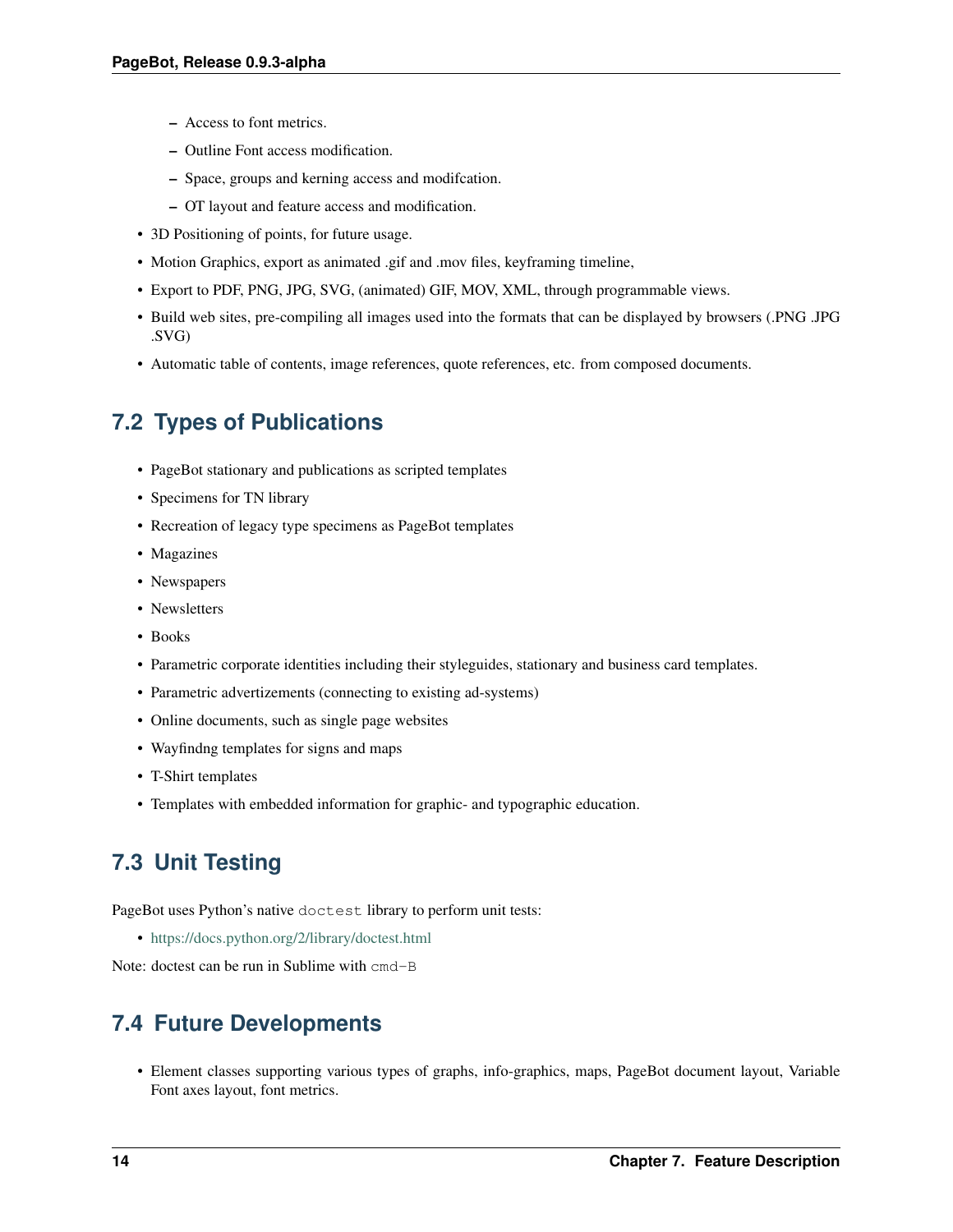- Font class supporting CFF (.otf) and UFO.
- Views for thumbnail page overview, combined booklet-sheets for print, site-maps, etc.
- Add export of text to MarkDown .md files.
- Add export to online documents, such as HTML/CSS/JS for specific designs of web pages, such as Kirby.
- Export to WordPress® PHP sites.
- Export to Ruby®/Sketchup® data files.
- Add export to Angular® files.
- Export to InDesign® and Illustrator®, as close as possible translating PageBot elements to the native file format of these applications.
- Time line, definition and editing, length and fps.
- Integrate the PageBot manual builder with other export functions of the library.
- Add more unit-tests to guarantee the integrity of the library and output consistency.
- Automatic support of ornament frames, in connection to the Element borders and the layout of exiting (TN) border fonts.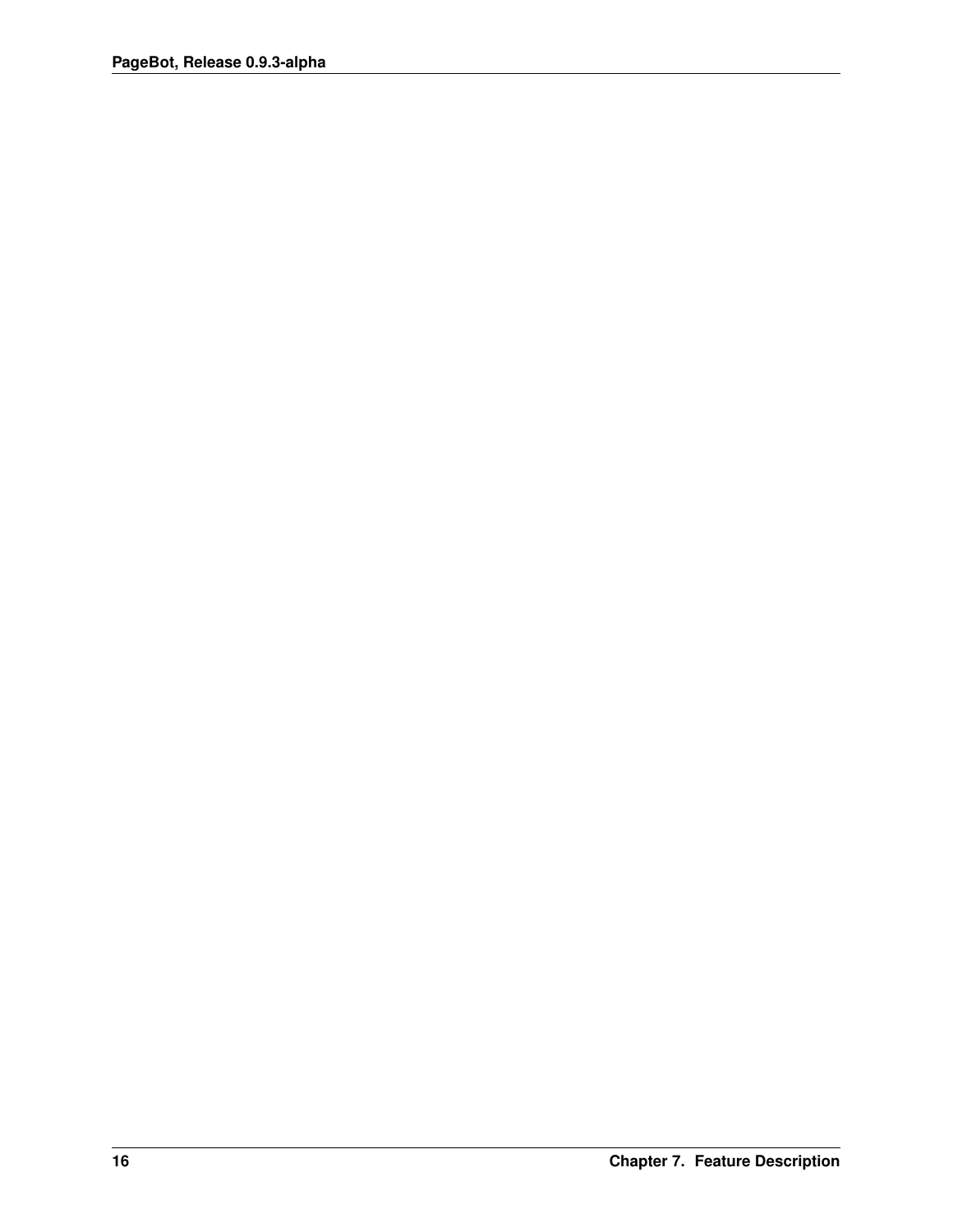## Licencing

<span id="page-20-0"></span>• The core library, tutorials and basic examples for PageBot are available under the MIT Open Source license. Some depencendies have been included in this repository and are available under their own licenses. See also the [LICENSE.](https://github.com/PageBot/PageBot/blob/master/LICENSE)

PageBot® is a registered trademark U.S. Serial Number: 87-457,280 Owner: Buro Petr van Blokland + Claudia Mens VOF Docket/Reference Number: 1538-25}{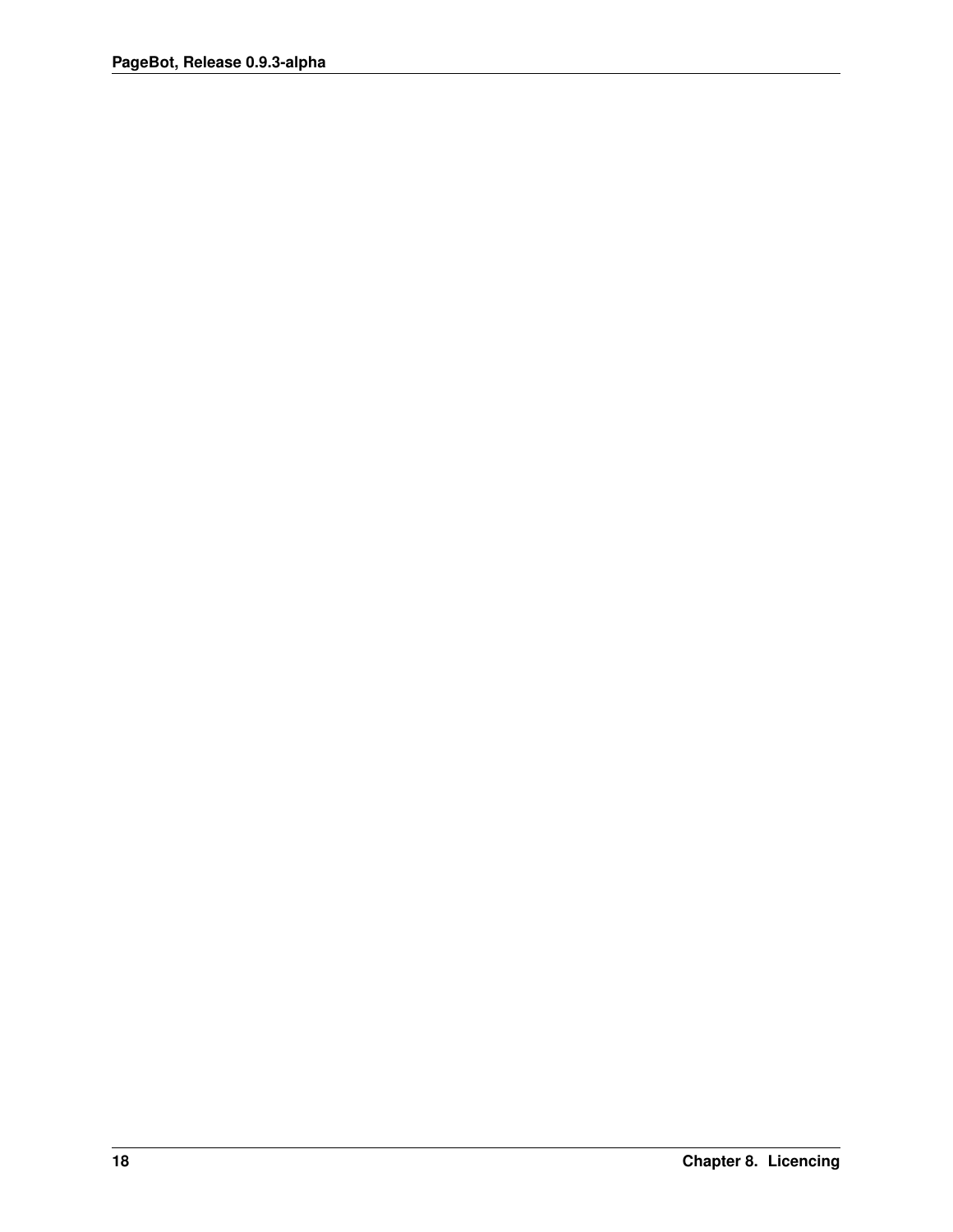#### Getting started

- <span id="page-22-0"></span>• Download the latest [DrawBot](http://www.drawbot.com/content/download.html)
- Some experience with DrawBot is recommended. Otherwise examine [DrawBot Documentation](https://drawbot.readthedocs.io)
- Install PageBot (from terminal)

pip install pagebot

• Run the following code in DrawBot. It should not give an error.

**import pagebot**

#### <span id="page-22-1"></span>**9.1 Hello World**

```
from pagebot.document import Document
from pagebot.elements import newText
from pagebot.fonttoolbox.objects.font import findFont
f = findFont('Roboto-Bold')
doc = Document(w=800, h=190)page = doc[1]newText('Hello World', x=30, y=0, font=f, fontSize=140,
   textFill=0.2, parent=page)
doc.export('_export/HelloWorld.png')
```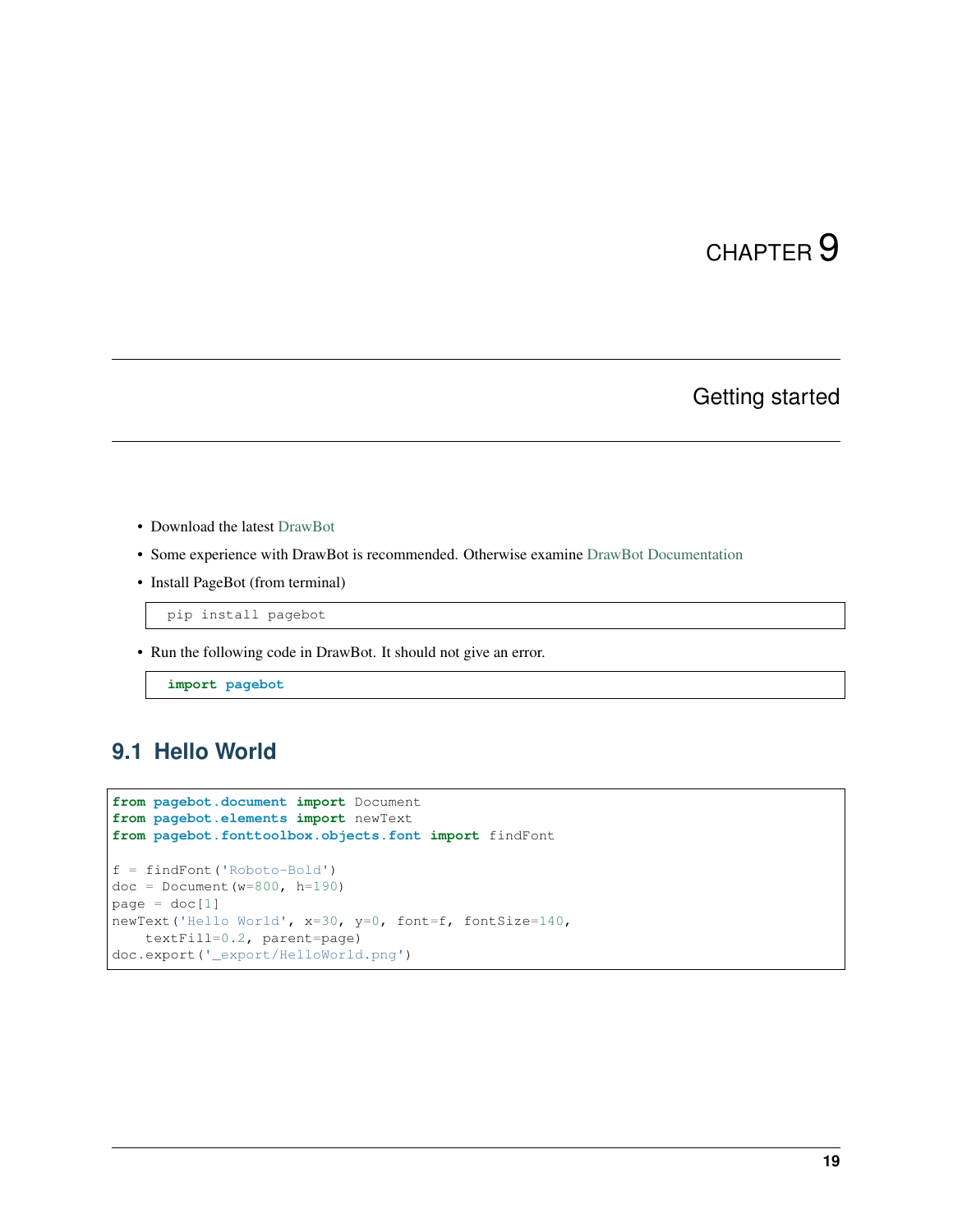# **Hello World**

## <span id="page-23-0"></span>**9.2 Calendar Publication**

PageBot includes a lot of knowledge about design, embedded in default publication types.

**from pagebot.publications.calendars import** BaseCalendar

## <span id="page-23-1"></span>**9.3 PageBot's relation with DrawBot**

The main difference between DrawBot and PageBot, is that in DrawBot all drawing instructions are executed directly on the canvas.

Instead, PageBot keeps all page elements alive, which allows adjustments in composition on an entire document, before exposing it to the canvas. In other words, PageBot is using DrawBot as "typesetting" canvas to expose finished pages and elements.

This gives access to all functions of DrawBot, while adding a lot of knowledge about publication styles, page composition, the content of fonts, related typographic values and color themes.

## <span id="page-23-2"></span>**9.4 Contexts**

PageBot supports "contexts", and DrawBot is one of them. But other contexts are available, such as FlatContext and HtmlContext, to export document formats that DrawBot does not support, or in situations where DrawBot is not available (e.g. on a Linux web server).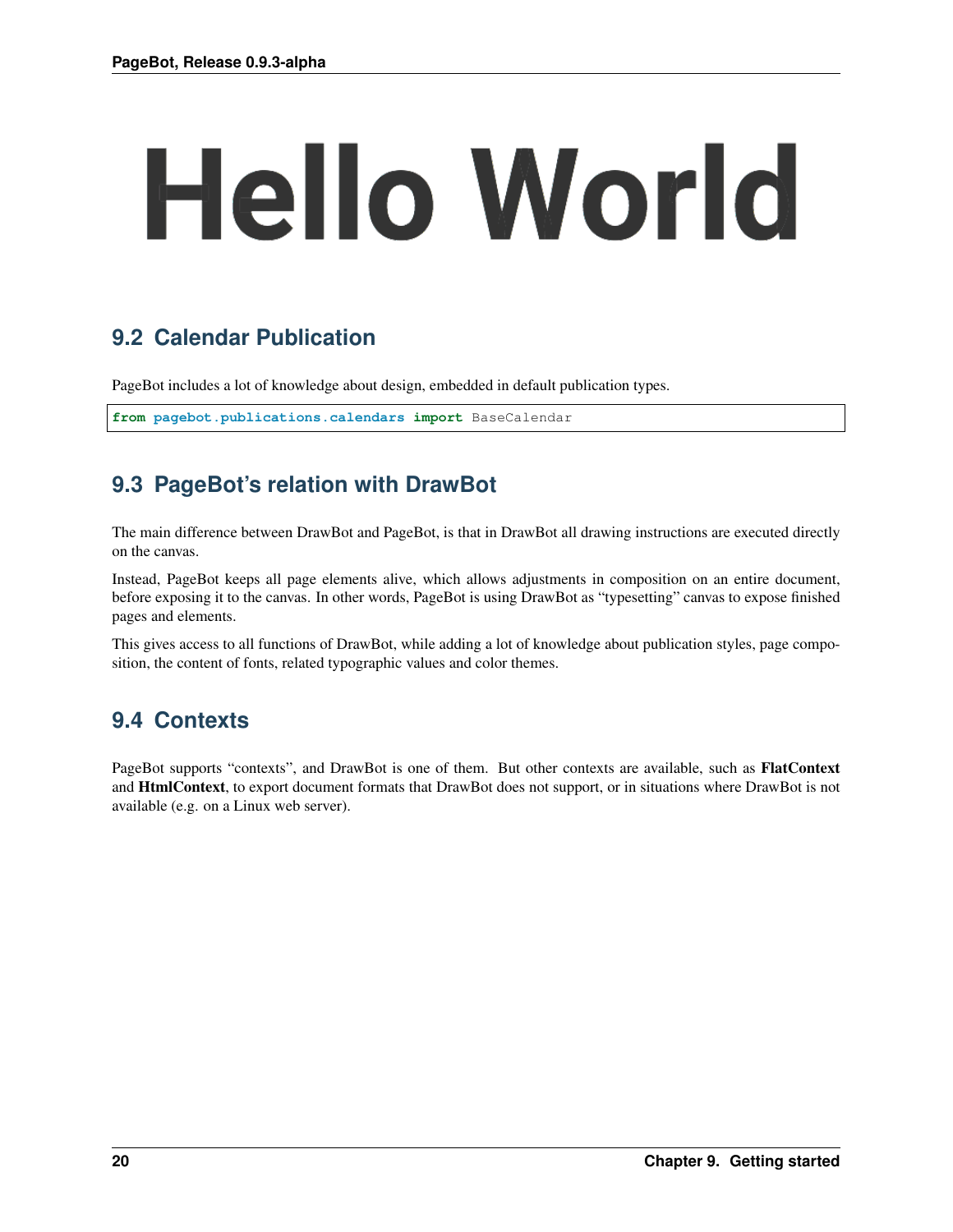#### pagebot

## <span id="page-24-1"></span><span id="page-24-0"></span>**10.1 pagebot package**

## <span id="page-24-2"></span>**10.1.1 Subpackages**

<span id="page-24-3"></span>**10.1.1.1 pagebot.base package**

**Submodules**

**pagebot.base.article module**

**pagebot.base.composer module**

**pagebot.base.typesetter module**

**Module contents**

<span id="page-24-4"></span>**10.1.1.2 pagebot.conditions package**

**Submodules**

**pagebot.conditions.align module**

**pagebot.conditions.columns module**

**pagebot.conditions.condition module**

**pagebot.conditions.floating module**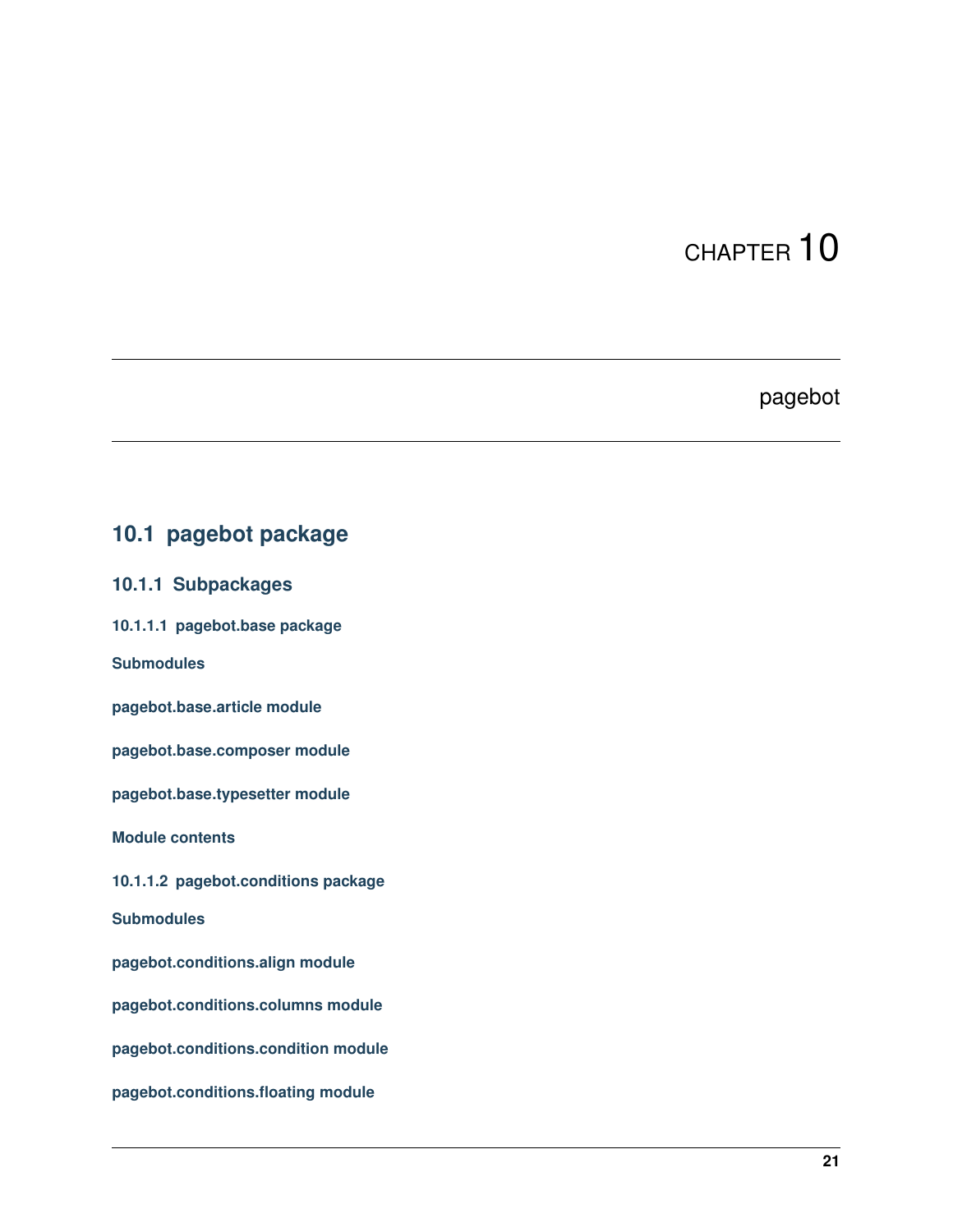<span id="page-25-0"></span>**pagebot.conditions.flow module pagebot.conditions.score module pagebot.conditions.text module Module contents 10.1.1.3 pagebot.contexts package Subpackages pagebot.contexts.basecontext package Submodules pagebot.contexts.basecontext.abstractcontext module pagebot.contexts.basecontext.babelrun module pagebot.contexts.basecontext.babelstring module pagebot.contexts.basecontext.basebeziercontour module pagebot.contexts.basecontext.basebezierpath module pagebot.contexts.basecontext.basebezierpoint module pagebot.contexts.basecontext.basebeziersegment module pagebot.contexts.basecontext.basebuilder module pagebot.contexts.basecontext.basecontext module pagebot.contexts.basecontext.baseimageobject module pagebot.contexts.basecontext.beziercontour module pagebot.contexts.basecontext.bezierpath module Module contents pagebot.contexts.flatcontext package Submodules**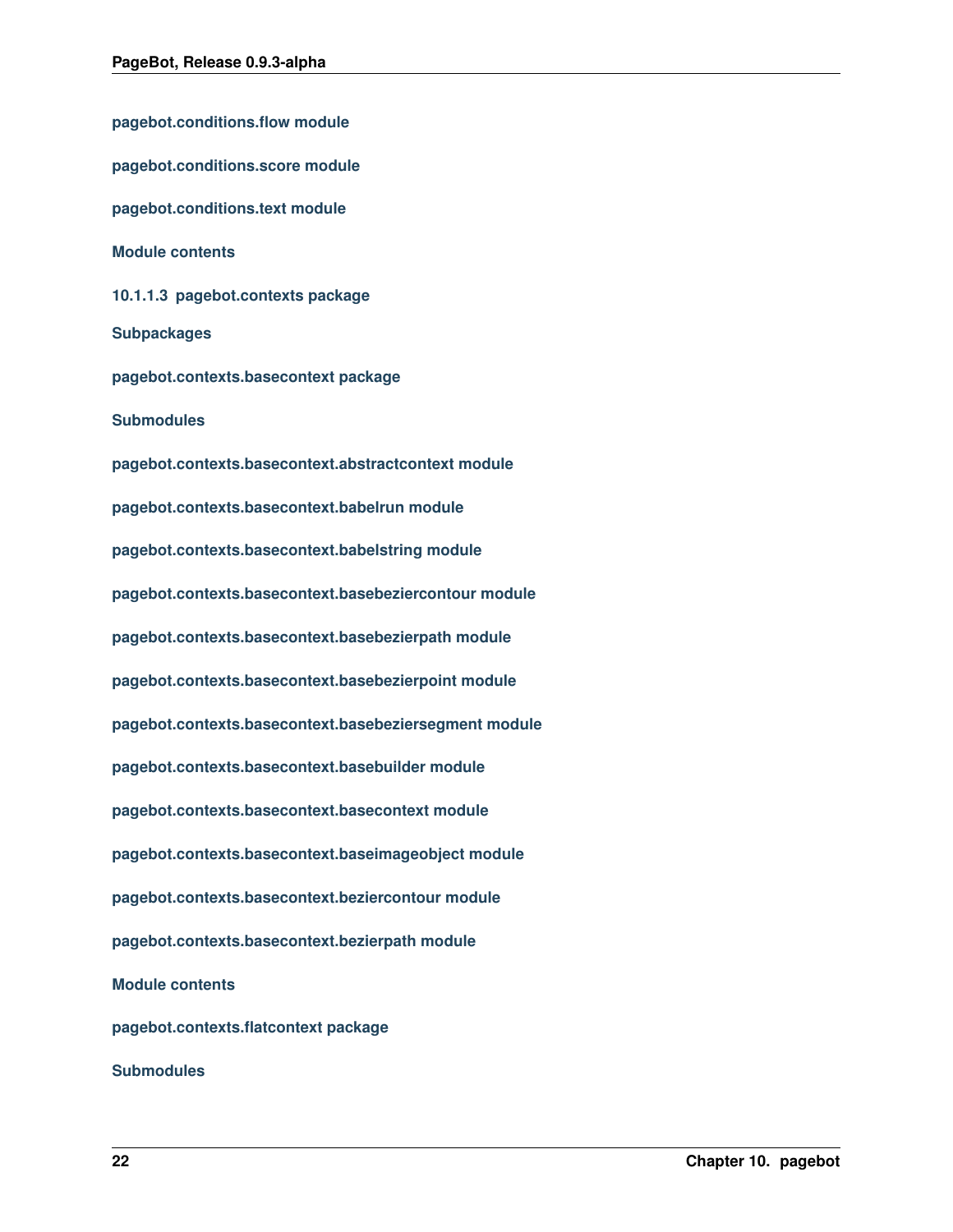<span id="page-26-0"></span>**pagebot.contexts.flatcontext.flatbezierpath module pagebot.contexts.flatcontext.flatbuilder module pagebot.contexts.flatcontext.flatcontext module Module contents pagebot.contexts.markup package Submodules pagebot.contexts.markup.htmlbuilder module pagebot.contexts.markup.htmlcontext module pagebot.contexts.markup.sitebuilder module pagebot.contexts.markup.svgbuilder module pagebot.contexts.markup.svgcontext module pagebot.contexts.markup.xmlbuilder module Module contents pagebot.contexts.sketchcontext package Submodules pagebot.contexts.sketchcontext.sketchbuilder module pagebot.contexts.sketchcontext.sketchcontext module Module contents Module contents 10.1.1.4 pagebot.contributions package Subpackages pagebot.contributions.adobe package Subpackages**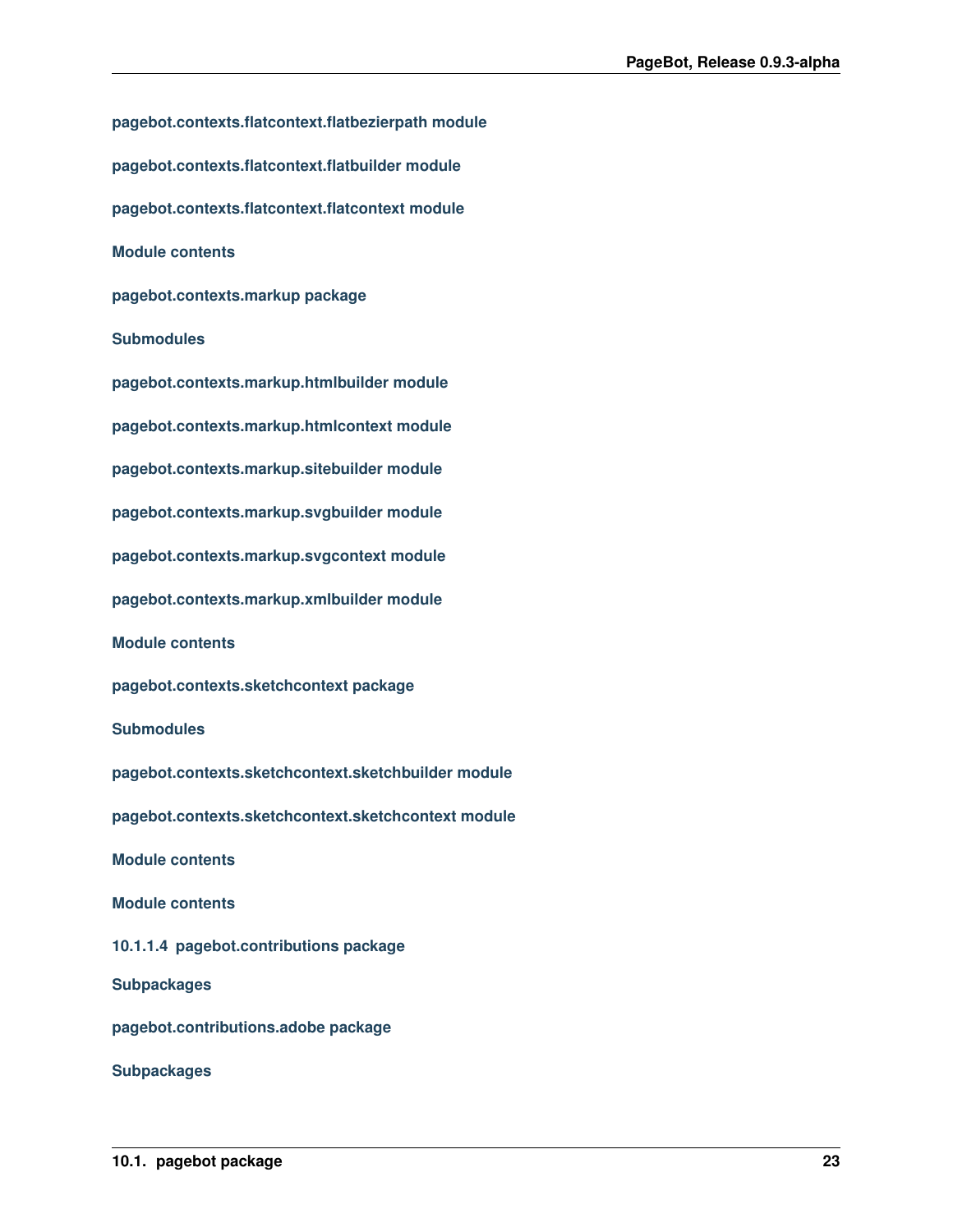**pagebot.contributions.adobe.kerndump package Submodules pagebot.contributions.adobe.kerndump.dumpKerningFeatureFromOTF module pagebot.contributions.adobe.kerndump.getKerningPairsFromOTF module Module contents Module contents pagebot.contributions.filibuster package Subpackages pagebot.contributions.filibuster.content package Submodules pagebot.contributions.filibuster.content.aerospace module pagebot.contributions.filibuster.content.articles module pagebot.contributions.filibuster.content.auction module pagebot.contributions.filibuster.content.automotive module pagebot.contributions.filibuster.content.book\_reference module pagebot.contributions.filibuster.content.boymechanic module pagebot.contributions.filibuster.content.classified module pagebot.contributions.filibuster.content.commercial module pagebot.contributions.filibuster.content.corporate module pagebot.contributions.filibuster.content.creditcard module pagebot.contributions.filibuster.content.design module pagebot.contributions.filibuster.content.designarticle module pagebot.contributions.filibuster.content.entertainment module**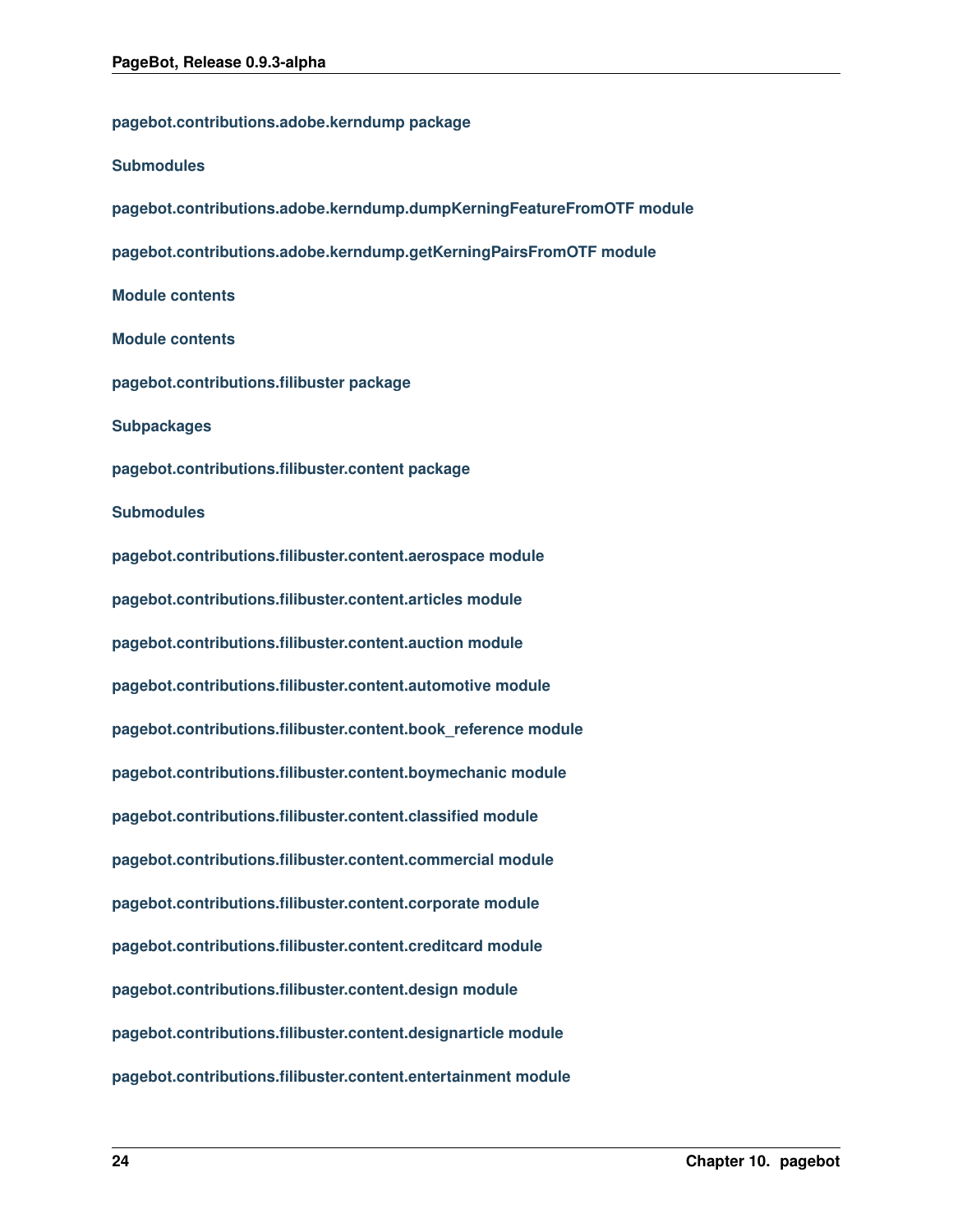**pagebot.contributions.filibuster.content.event module pagebot.contributions.filibuster.content.filenames module pagebot.contributions.filibuster.content.filibuster module pagebot.contributions.filibuster.content.financial module pagebot.contributions.filibuster.content.general module pagebot.contributions.filibuster.content.geography module pagebot.contributions.filibuster.content.horoscope module pagebot.contributions.filibuster.content.internet module pagebot.contributions.filibuster.content.jargon module pagebot.contributions.filibuster.content.journalism module pagebot.contributions.filibuster.content.legalese module pagebot.contributions.filibuster.content.letterror module pagebot.contributions.filibuster.content.literature module pagebot.contributions.filibuster.content.living module pagebot.contributions.filibuster.content.medical module pagebot.contributions.filibuster.content.modernmedia module pagebot.contributions.filibuster.content.music module pagebot.contributions.filibuster.content.names module pagebot.contributions.filibuster.content.navigation module pagebot.contributions.filibuster.content.news module pagebot.contributions.filibuster.content.politics module pagebot.contributions.filibuster.content.portal module pagebot.contributions.filibuster.content.quotations module**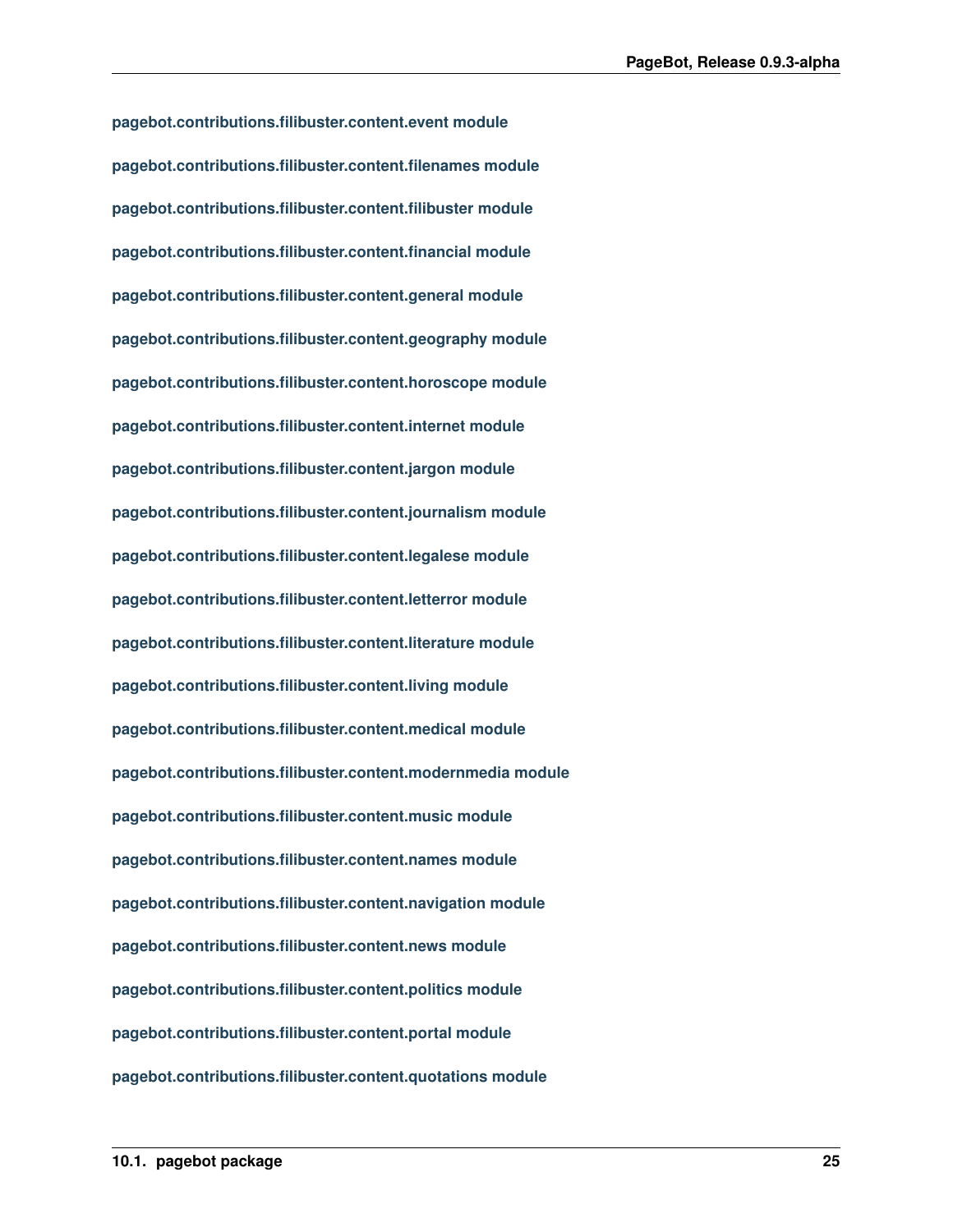**pagebot.contributions.filibuster.content.realestate module pagebot.contributions.filibuster.content.reviews module pagebot.contributions.filibuster.content.sciences module pagebot.contributions.filibuster.content.siliconvalley module pagebot.contributions.filibuster.content.sports module pagebot.contributions.filibuster.content.staff module pagebot.contributions.filibuster.content.stylewars module pagebot.contributions.filibuster.content.superheroes module pagebot.contributions.filibuster.content.twitter module Module contents Submodules pagebot.contributions.filibuster.blurb module pagebot.contributions.filibuster.blurbwriter module pagebot.contributions.filibuster.example module pagebot.contributions.filibuster.samplecontent module pagebot.contributions.filibuster.test module pagebot.contributions.filibuster.titlecase module Module contents pagebot.contributions.markdown package Submodules pagebot.contributions.markdown.footnotes module pagebot.contributions.markdown.inline module pagebot.contributions.markdown.literature module**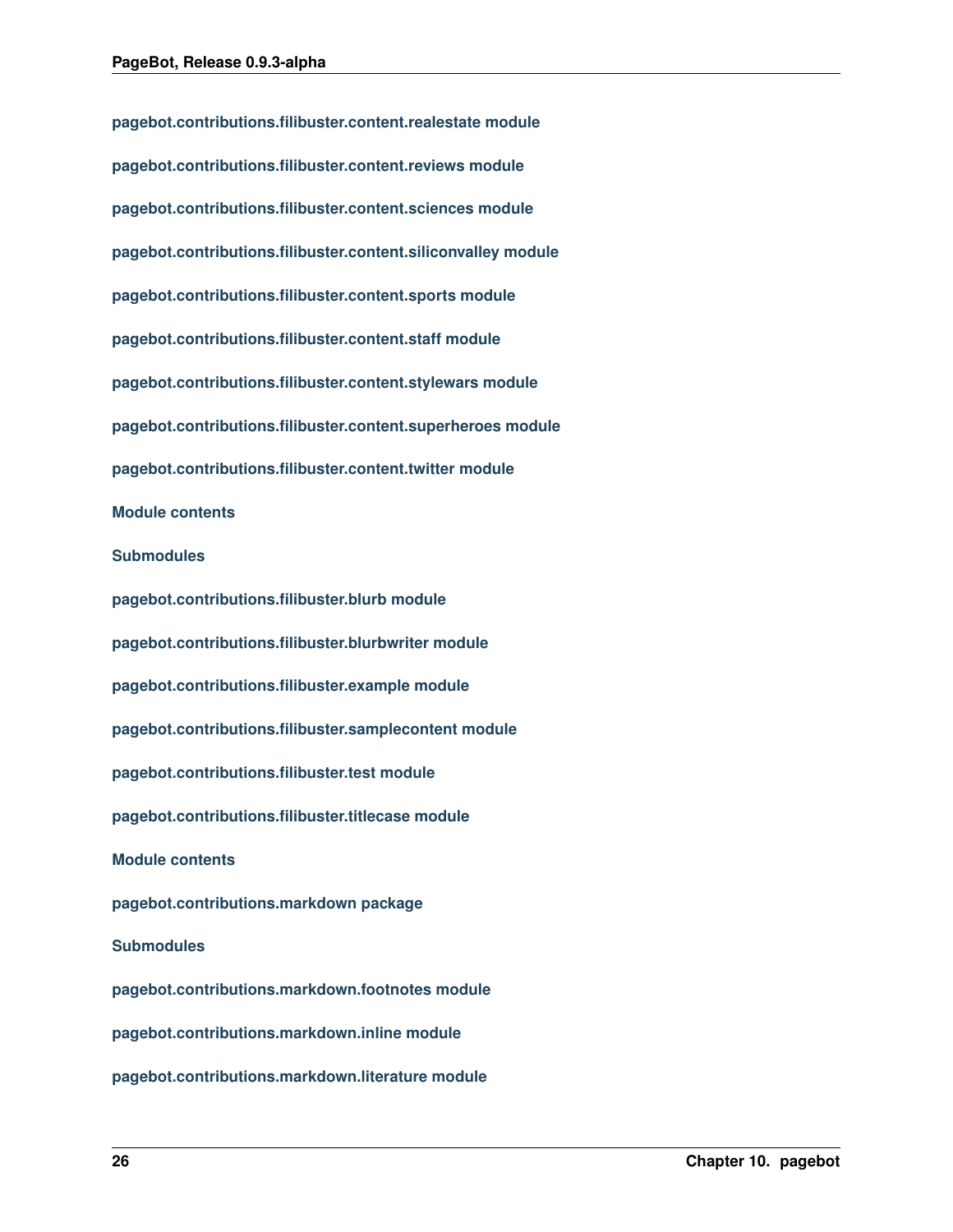<span id="page-30-0"></span>**Module contents Module contents 10.1.1.5 pagebot.elements package Subpackages pagebot.elements.dating package Submodules pagebot.elements.dating.calendarmonth module Module contents pagebot.elements.designspacegraph package Submodules pagebot.elements.designspacegraph.designspacegraph module pagebot.elements.designspacegraph.designspacegraph1 module pagebot.elements.designspacegraph.designspacegraph2 module pagebot.elements.designspacegraph.designspacegraph3 module pagebot.elements.designspacegraph.designspacegraph4 module pagebot.elements.designspacegraph.designspacegraph5 module pagebot.elements.designspacegraph.designspacegraph6 module pagebot.elements.designspacegraph.designspacegrapharrows module pagebot.elements.designspacegraph.designspacegraphblackbows module pagebot.elements.designspacegraph.designspacegraphworking module Module contents pagebot.elements.newspapers package Submodules**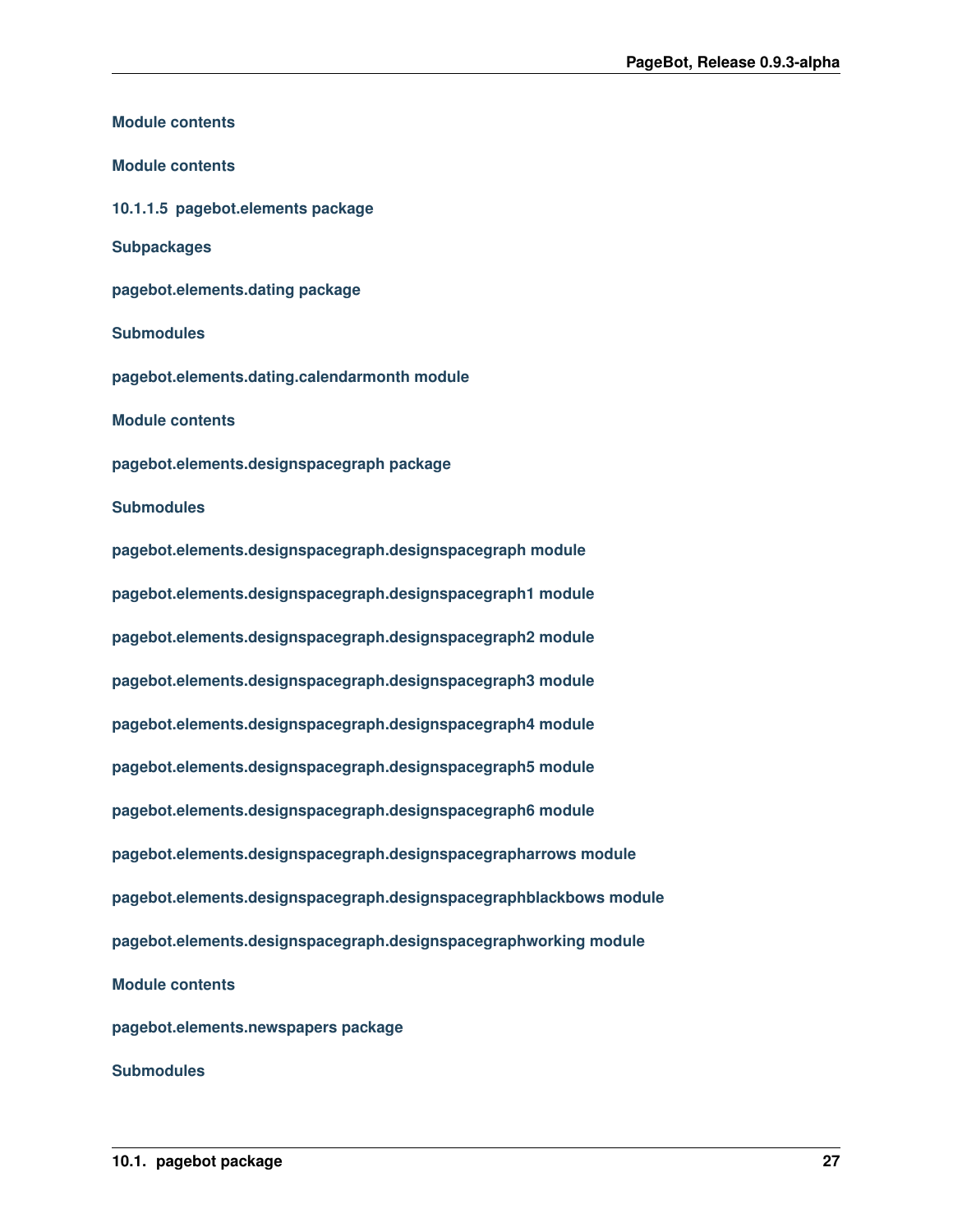**pagebot.elements.newspapers.articles module pagebot.elements.newspapers.headers module Module contents pagebot.elements.ui package Module contents pagebot.elements.variablefonts package Submodules pagebot.elements.variablefonts.animationframe module pagebot.elements.variablefonts.basefontshow module pagebot.elements.variablefonts.bezieranimation module pagebot.elements.variablefonts.bio module pagebot.elements.variablefonts.cube module pagebot.elements.variablefonts.fittowidth module pagebot.elements.variablefonts.fonticon module pagebot.elements.variablefonts.glyphdimensions module pagebot.elements.variablefonts.glyphset module pagebot.elements.variablefonts.paragraphs module pagebot.elements.variablefonts.sampler module pagebot.elements.variablefonts.specimen module pagebot.elements.variablefonts.stacked module pagebot.elements.variablefonts.title module pagebot.elements.variablefonts.typeramps module pagebot.elements.variablefonts.variablecircle module**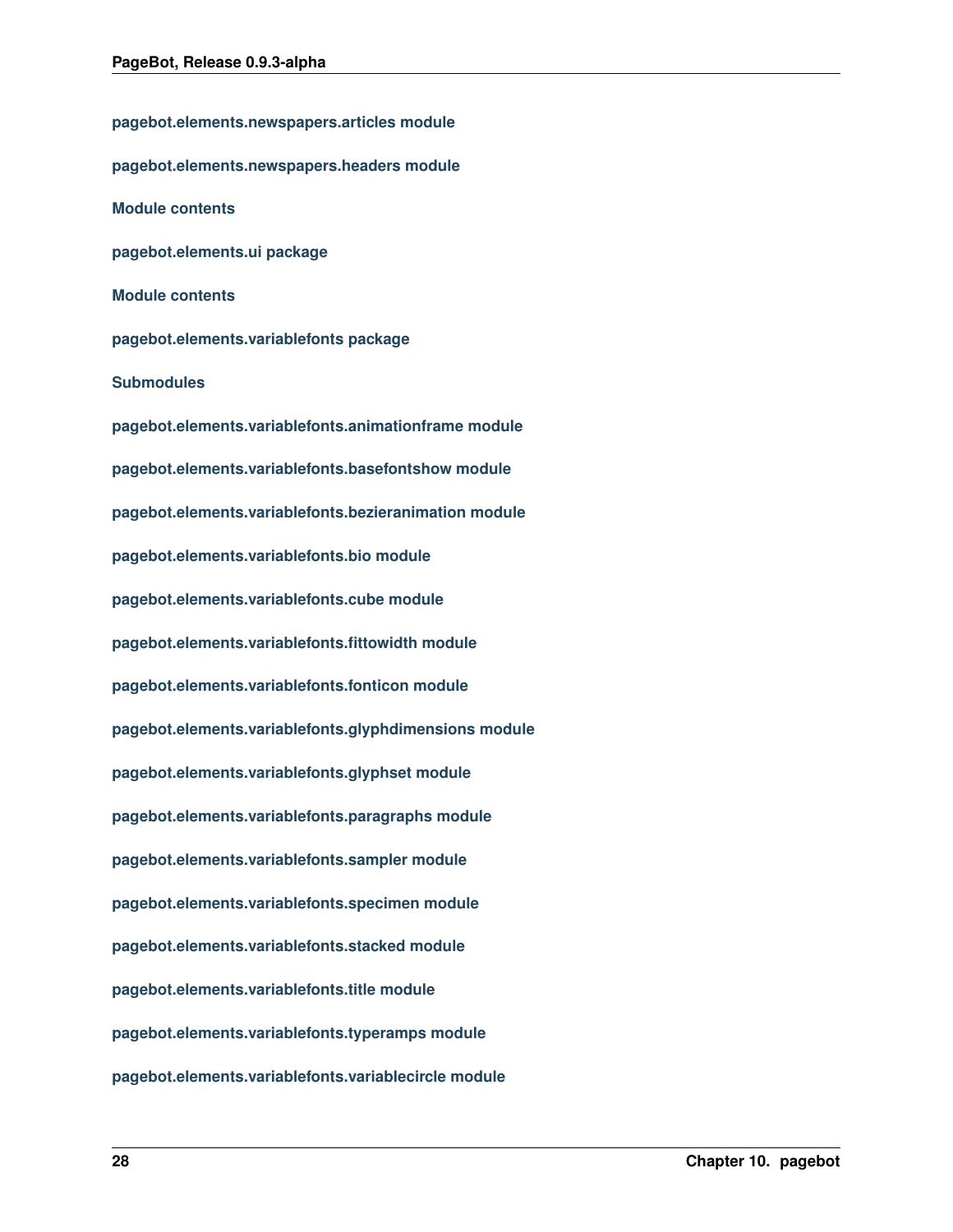**pagebot.elements.variablefonts.variablecube module pagebot.elements.variablefonts.variablecube2 module pagebot.elements.variablefonts.variableglyphs module pagebot.elements.variablefonts.variablescatter module pagebot.elements.variablefonts.waterfall module pagebot.elements.variablefonts.widths module Module contents pagebot.elements.views package Submodules pagebot.elements.views.baseview module pagebot.elements.views.gitview module pagebot.elements.views.googleappsview module pagebot.elements.views.googlecloudview module pagebot.elements.views.htmlview module pagebot.elements.views.mampview module pagebot.elements.views.mapview module pagebot.elements.views.pageview module pagebot.elements.views.siteview module Module contents pagebot.elements.web package Subpackages pagebot.elements.web.barebonesslider package Submodules**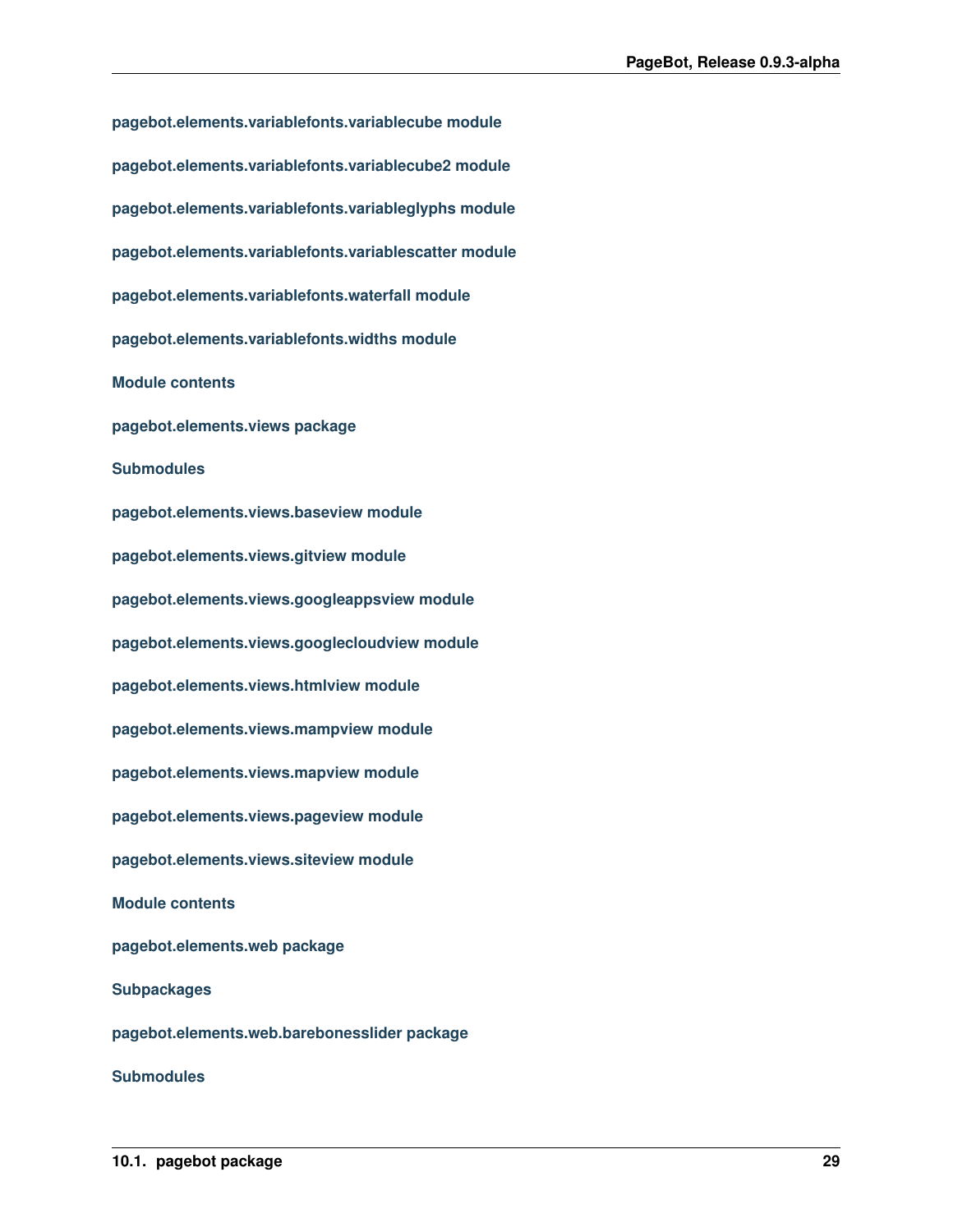| pagebot.elements.web.barebonesslider.siteelements module |
|----------------------------------------------------------|
| <b>Module contents</b>                                   |
| pagebot.elements.web.nanosite package                    |
| <b>Submodules</b>                                        |
| pagebot.elements.web.nanosite.siteelements module        |
| <b>Module contents</b>                                   |
| pagebot.elements.web.simplesite package                  |
| <b>Submodules</b>                                        |
| pagebot.elements.web.simplesite.siteelements module      |
| <b>Module contents</b>                                   |
| pagebot.elements.web.ui package                          |
| <b>Submodules</b>                                        |
| pagebot.elements.web.ui.slide module                     |
| <b>Module contents</b>                                   |
| <b>Module contents</b>                                   |
| <b>Submodules</b>                                        |
| pagebot.elements.alignments module                       |
| pagebot.elements.artboard module                         |
| pagebot.elements.beziercurve module                      |
| pagebot.elements.bezierpaths module                      |
| pagebot.elements.circle module                           |
| pagebot.elements.clippath module                         |
| pagebot.elements.codeblock module                        |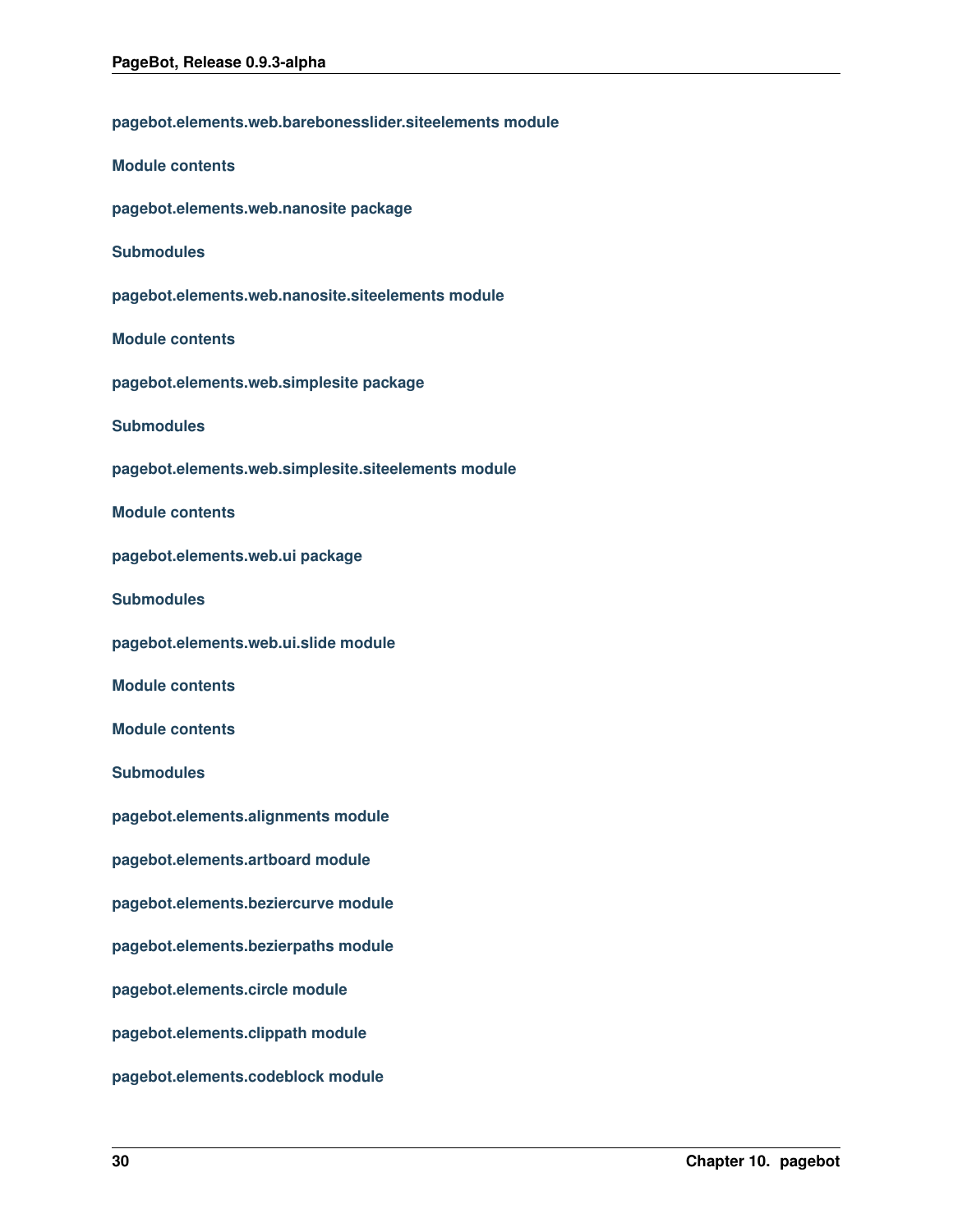**pagebot.elements.conditions module pagebot.elements.docwrap module pagebot.elements.element module pagebot.elements.flow module pagebot.elements.galley module pagebot.elements.glyphpath module pagebot.elements.group module pagebot.elements.image module pagebot.elements.image2 module pagebot.elements.imagedata module pagebot.elements.imaging module pagebot.elements.line module pagebot.elements.mask module pagebot.elements.oval module pagebot.elements.page module pagebot.elements.placer module pagebot.elements.polygon module pagebot.elements.quire module pagebot.elements.rect module pagebot.elements.ruler module pagebot.elements.showings module pagebot.elements.shrinking module pagebot.elements.table module**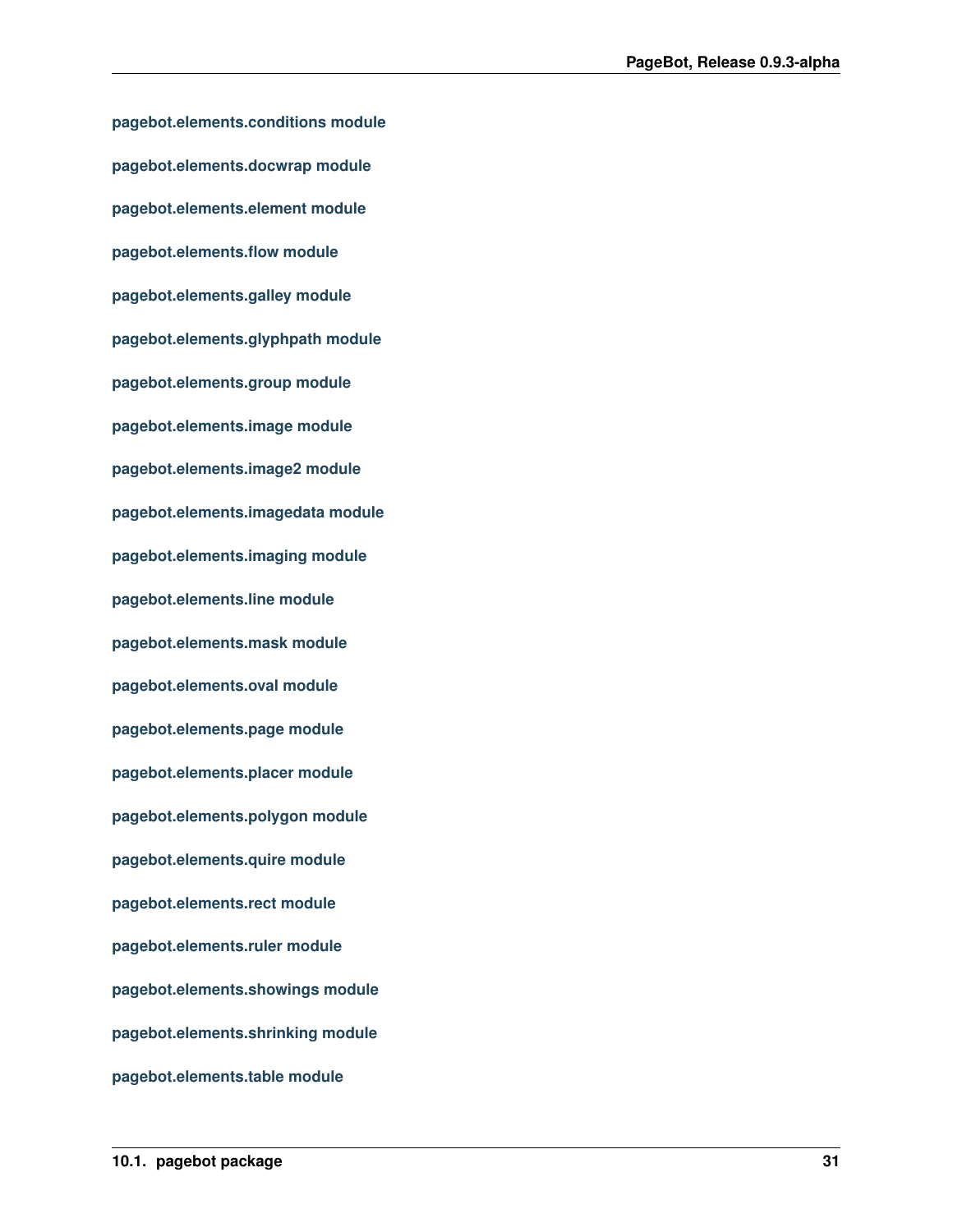<span id="page-35-0"></span>**pagebot.elements.template module pagebot.elements.text module pagebot.elements.textalignments module pagebot.elements.textconditions module Module contents 10.1.1.6 pagebot.fonttoolbox package Subpackages pagebot.fonttoolbox.analyzers package Submodules pagebot.fonttoolbox.analyzers.acomponent module pagebot.fonttoolbox.analyzers.acontour module pagebot.fonttoolbox.analyzers.apoint module pagebot.fonttoolbox.analyzers.apointcontext module pagebot.fonttoolbox.analyzers.apointcontextlist module pagebot.fonttoolbox.analyzers.asegment module pagebot.fonttoolbox.analyzers.fontanalyzer module pagebot.fonttoolbox.analyzers.glyphanalyzer module pagebot.fonttoolbox.analyzers.stems module Module contents pagebot.fonttoolbox.designspace package Submodules pagebot.fonttoolbox.designspace.axis module pagebot.fonttoolbox.designspace.designspace module**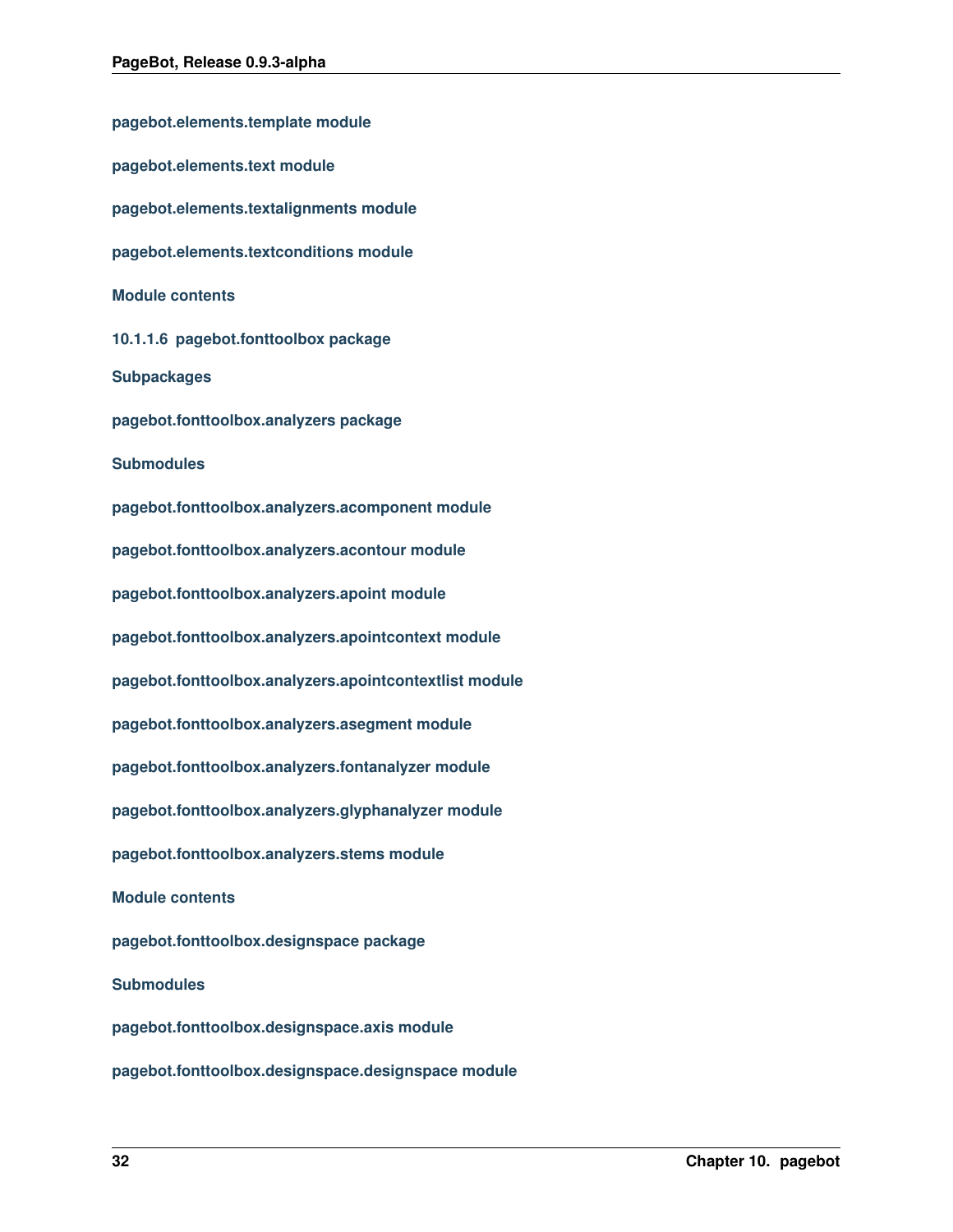**pagebot.fonttoolbox.designspace.dsmodel module pagebot.fonttoolbox.designspace.fontinfo module pagebot.fonttoolbox.designspace.location module Module contents pagebot.fonttoolbox.objects package Submodules pagebot.fonttoolbox.objects.family module pagebot.fonttoolbox.objects.font module pagebot.fonttoolbox.objects.fontinfo module pagebot.fonttoolbox.objects.glyph module pagebot.fonttoolbox.objects.prevarfamily module Module contents pagebot.fonttoolbox.unicodes package Submodules pagebot.fonttoolbox.unicodes.unicoderanges module pagebot.fonttoolbox.unicodes.unicoderangesdata module Module contents Submodules pagebot.fonttoolbox.fontnames module pagebot.fonttoolbox.fontpaths module pagebot.fonttoolbox.variablefontaxes module pagebot.fonttoolbox.variablefontbuilder module**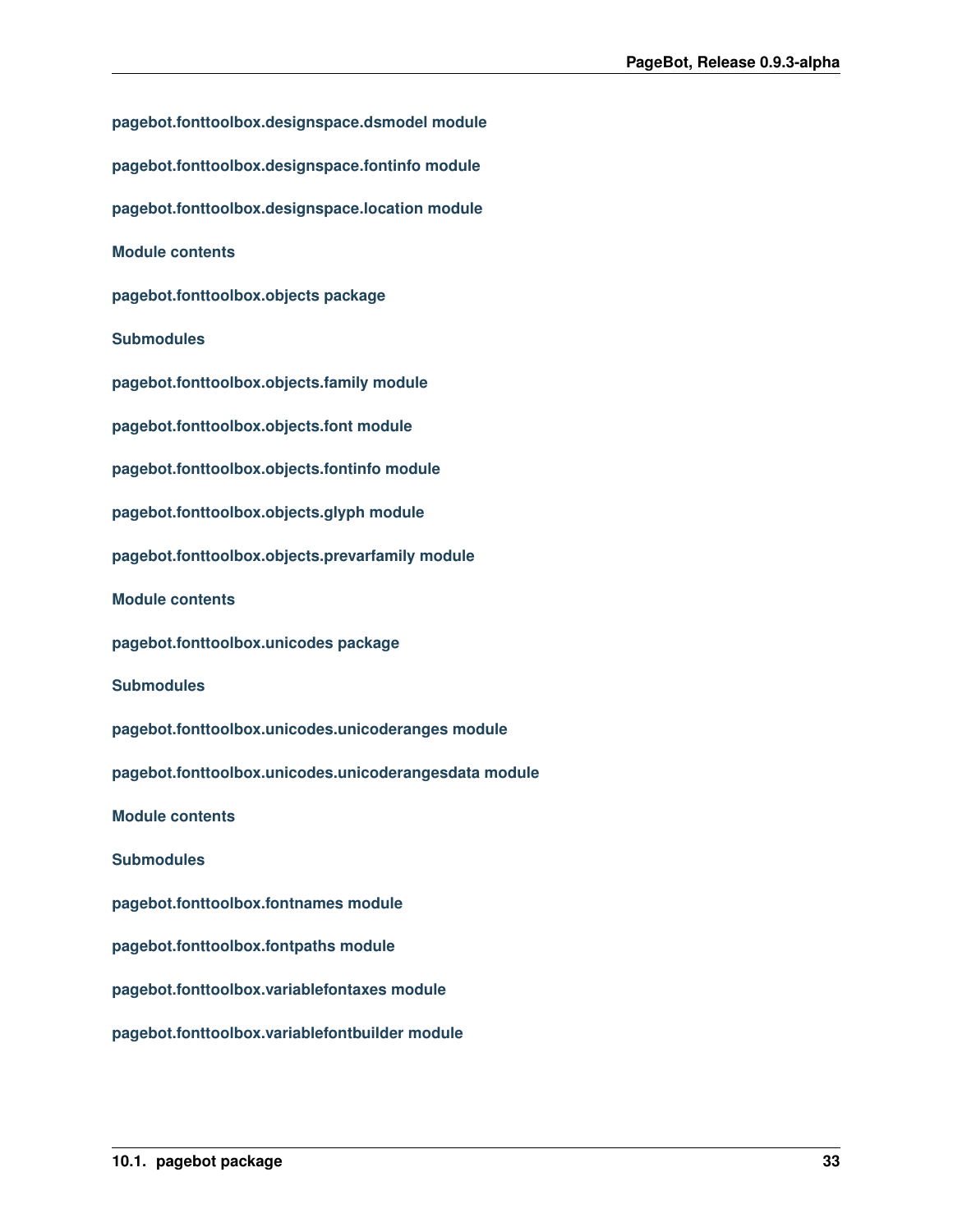<span id="page-37-1"></span><span id="page-37-0"></span>**Module contents 10.1.1.7 pagebot.mathematics package Submodules pagebot.mathematics.transform3d module Module contents 10.1.1.8 pagebot.readers package Submodules pagebot.readers.mdreader module pagebot.readers.rereader module pagebot.readers.xmlreader module Module contents 10.1.1.9 pagebot.resources package Subpackages pagebot.resources.color package Module contents pagebot.resources.images package Module contents pagebot.resources.languages package Module contents pagebot.resources.sketch package Subpackages pagebot.resources.sketch.Base\_images package**

<span id="page-37-2"></span>**Module contents**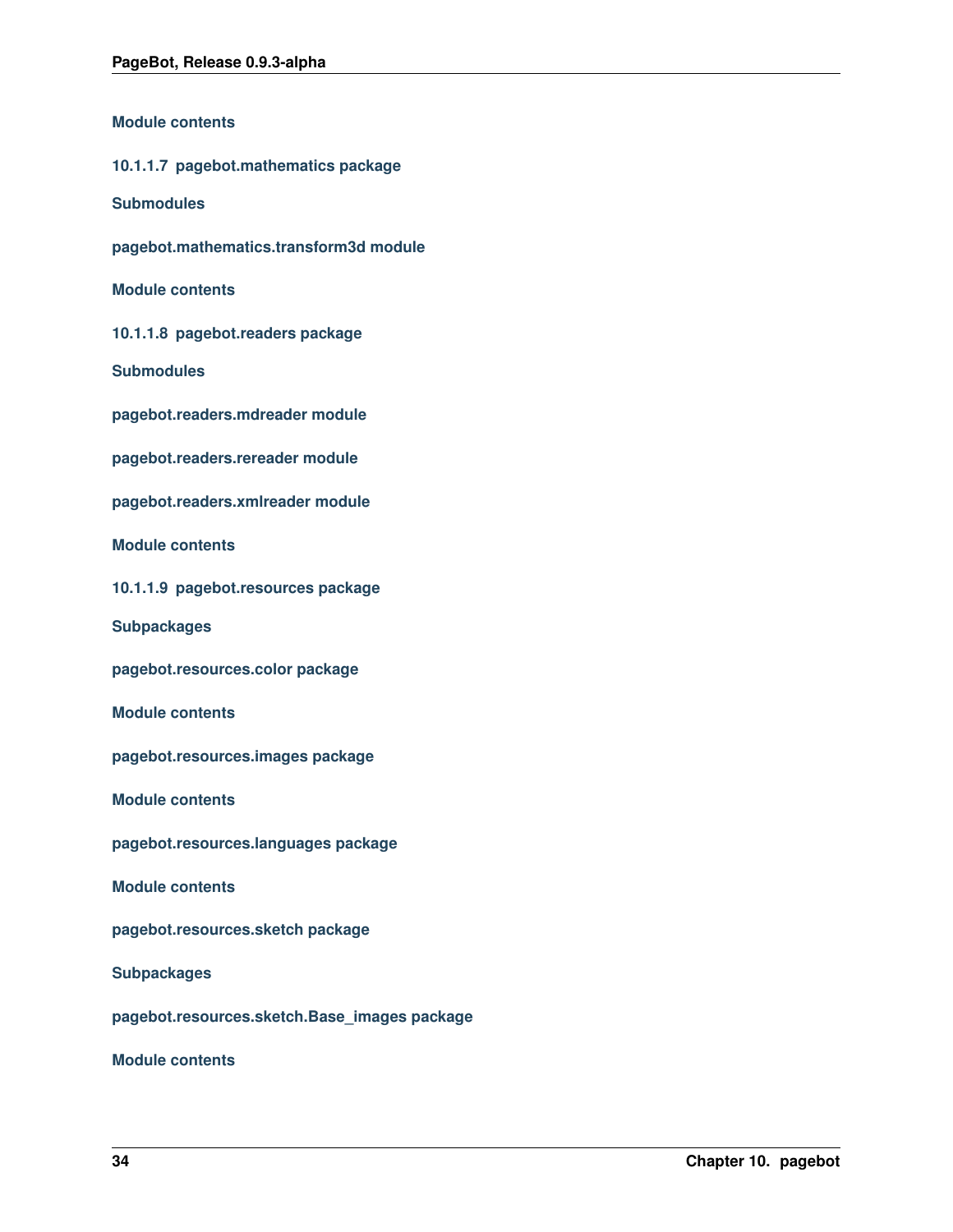```
pagebot.resources.sketch.TemplateSquare_images package
Module contents
pagebot.resources.sketch.TemplateText_images package
Module contents
pagebot.resources.sketch.Template_images package
Module contents
Module contents
pagebot.resources.templates package
Module contents
pagebot.resources.testfonts package
Subpackages
pagebot.resources.testfonts.djr package
Subpackages
pagebot.resources.testfonts.djr.bungee package
Module contents
Module contents
pagebot.resources.testfonts.fontbureau package
Module contents
pagebot.resources.testfonts.google package
Subpackages
pagebot.resources.testfonts.google.roboto package
Subpackages
```
**pagebot.resources.testfonts.google.roboto.axes package**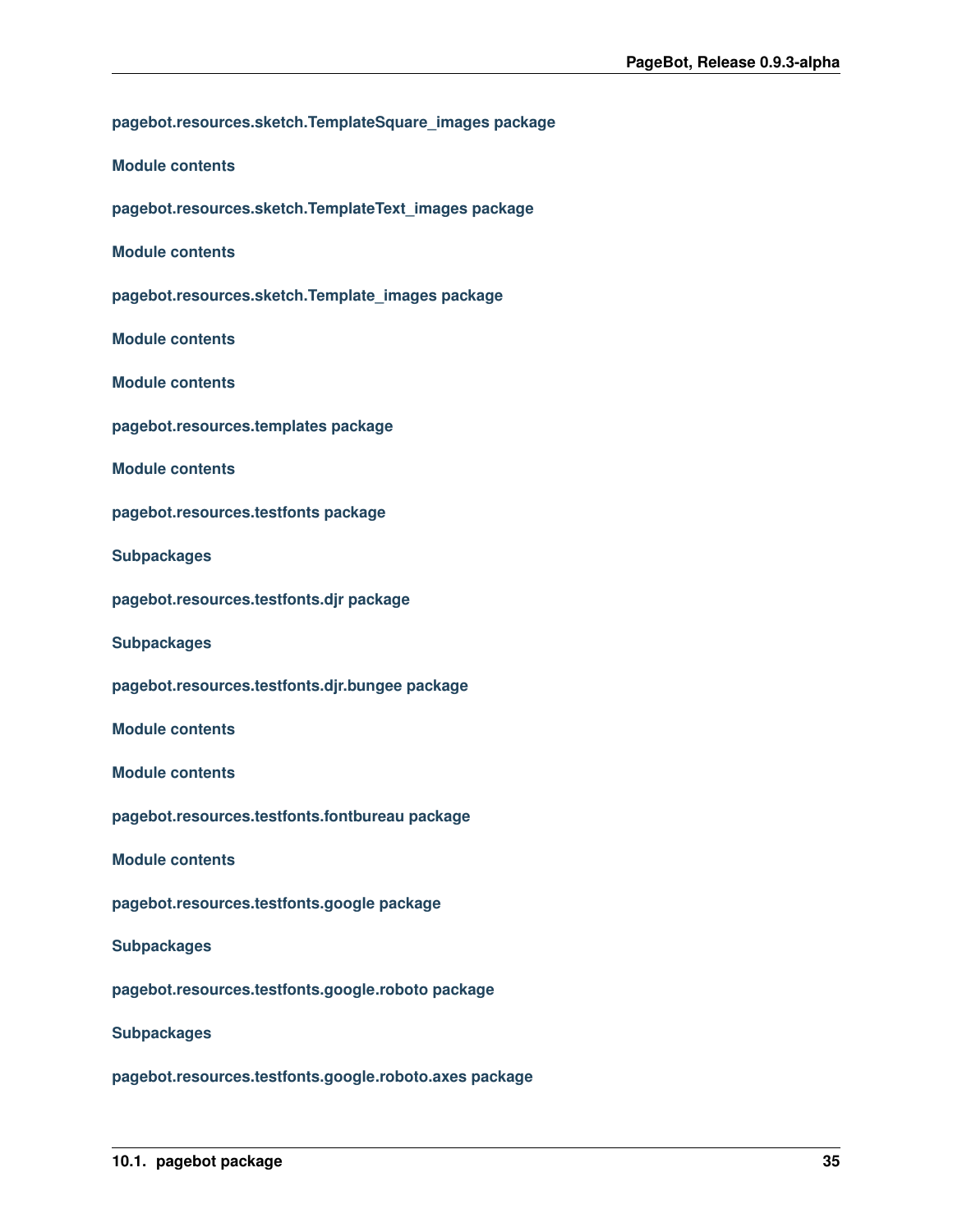<span id="page-39-1"></span><span id="page-39-0"></span>

| <b>Module contents</b>                         |
|------------------------------------------------|
| <b>Module contents</b>                         |
| <b>Module contents</b>                         |
| pagebot.resources.testfonts.typetr package     |
| <b>Module contents</b>                         |
| <b>Module contents</b>                         |
| pagebot.resources.texts package                |
| <b>Module contents</b>                         |
| <b>Module contents</b>                         |
| 10.1.1.10 pagebot.server package               |
| <b>Subpackages</b>                             |
| pagebot.server.tornadoserver package           |
| <b>Submodules</b>                              |
| pagebot.server.tornadoserver.baseserver module |
| <b>Module contents</b>                         |
| <b>Submodules</b>                              |
| pagebot.server.adserver module                 |
| pagebot.server.flaskapp module                 |
| <b>Module contents</b>                         |
| 10.1.1.11 pagebot.themes package               |
| <b>Submodules</b>                              |
| pagebot.themes.backtothecity module            |
| pagebot.themes.basetheme module                |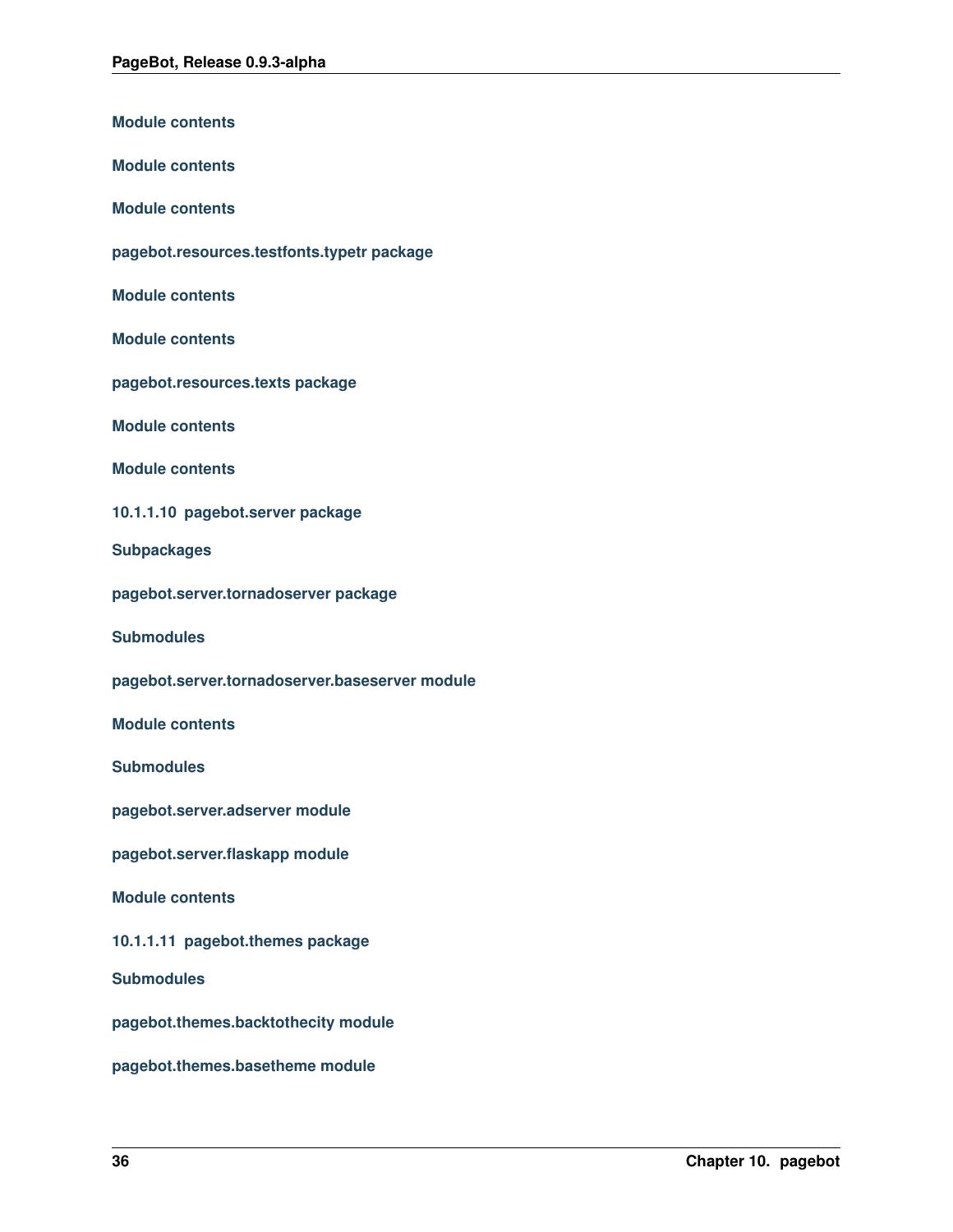<span id="page-40-0"></span>**pagebot.themes.businessasusual module pagebot.themes.fairytales module pagebot.themes.freshandshiny module pagebot.themes.happyholidays module pagebot.themes.intothewoods module pagebot.themes.seasoningthedish module pagebot.themes.somethingintheair module pagebot.themes.wordlywise module Module contents 10.1.1.12 pagebot.toolbox package Submodules pagebot.toolbox.color module pagebot.toolbox.columncalc module pagebot.toolbox.dating module pagebot.toolbox.drawing module pagebot.toolbox.finder module pagebot.toolbox.hyphenation module pagebot.toolbox.loremipsum module pagebot.toolbox.markers module pagebot.toolbox.timemark module pagebot.toolbox.transformer module pagebot.toolbox.units module**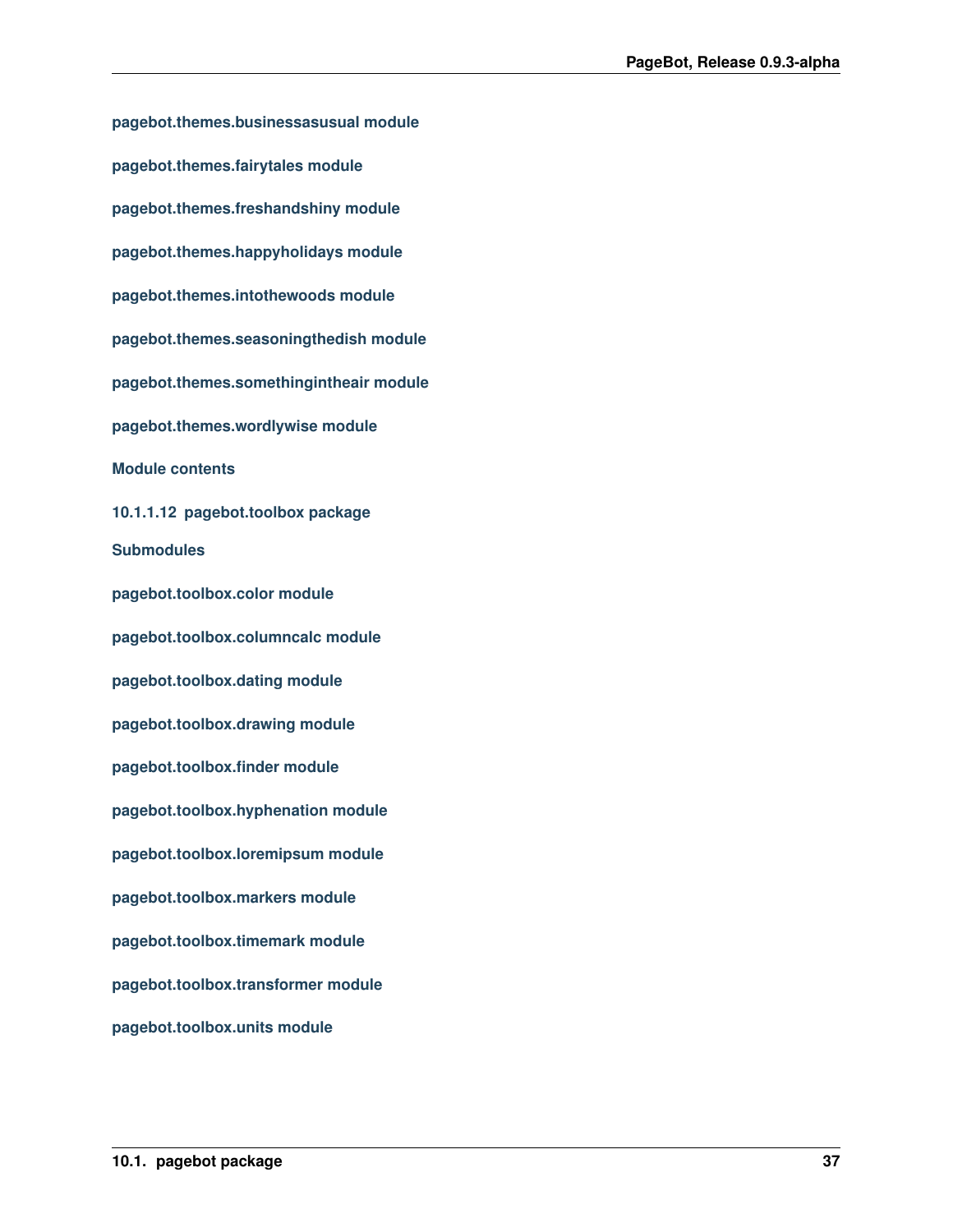**Module contents**

<span id="page-41-0"></span>**10.1.1.13 pagebot.web package**

**Submodules**

**pagebot.web.basesite module**

**Module contents**

- <span id="page-41-1"></span>**10.1.2 Submodules**
- <span id="page-41-2"></span>**10.1.3 pagebot.constants module**
- <span id="page-41-3"></span>**10.1.4 pagebot.document module**
- <span id="page-41-4"></span>**10.1.5 pagebot.errors module**
- <span id="page-41-5"></span>**10.1.6 pagebot.filepaths module**
- <span id="page-41-6"></span>**10.1.7 pagebot.gradient module**
- <span id="page-41-7"></span>**10.1.8 pagebot.publication module**
- <span id="page-41-8"></span>**10.1.9 pagebot.style module**
- <span id="page-41-9"></span>**10.1.10 pagebot.stylelib module**
- <span id="page-41-10"></span>**10.1.11 Module contents**